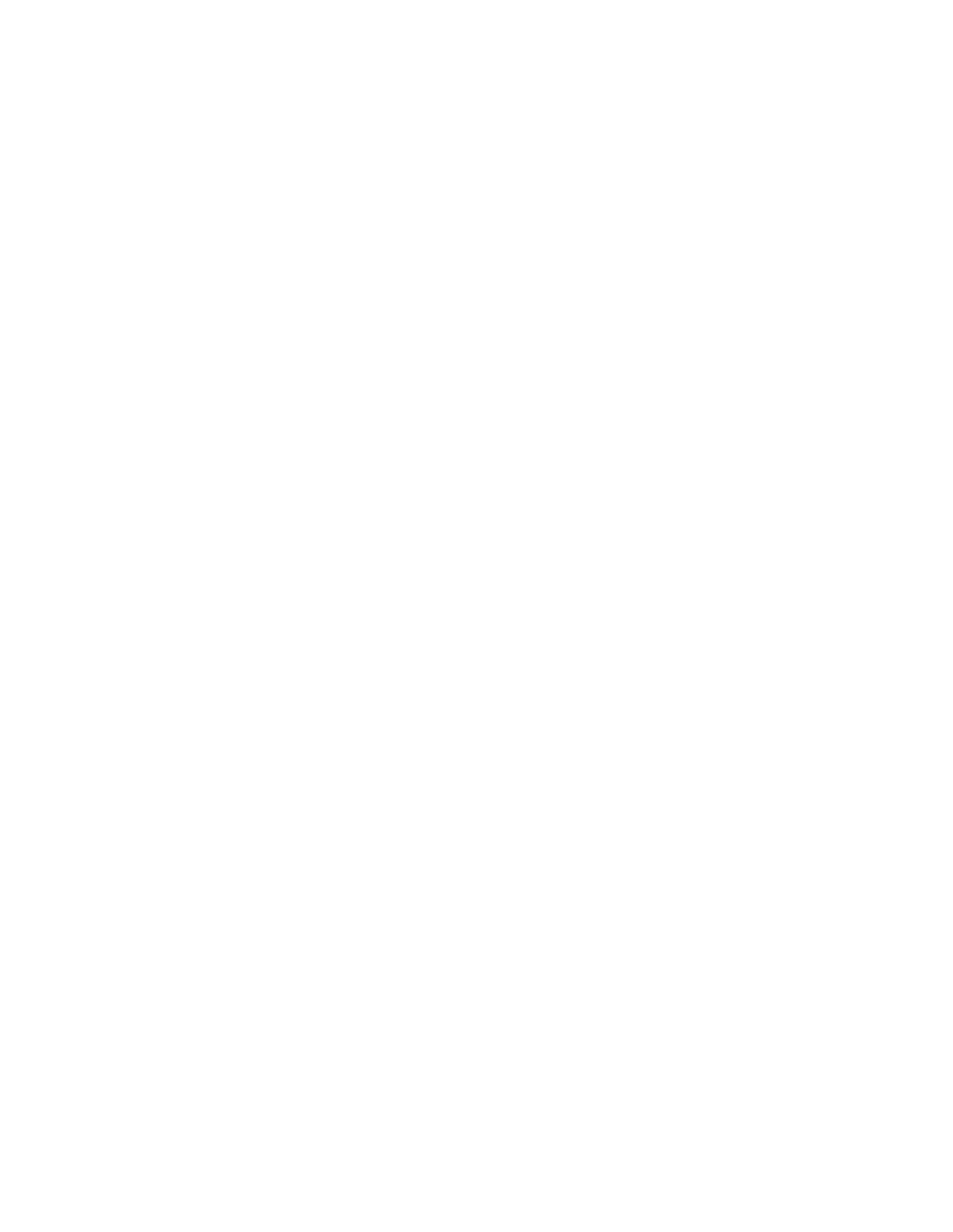# **Continuum of Maternal Health Care and the Use of Postpartum Family Planning in Nepal**

Ramesh B. Kafle<sup>1</sup> Komal P. Dula $l<sup>1</sup>$ Krishna P. Pandey<sup>1</sup>

ICF

Rockville, Maryland, USA

July 2017

<sup>1</sup>Centre for Population and Development (CPAD), Purbanchal University, Biratnagar, Nepal

*Corresponding author*: Ramesh B. Kafle, Centre for Population and Development (CPAD), Purbanchal University, Biratnagar, Nepal; email: rbkafle@gmail.com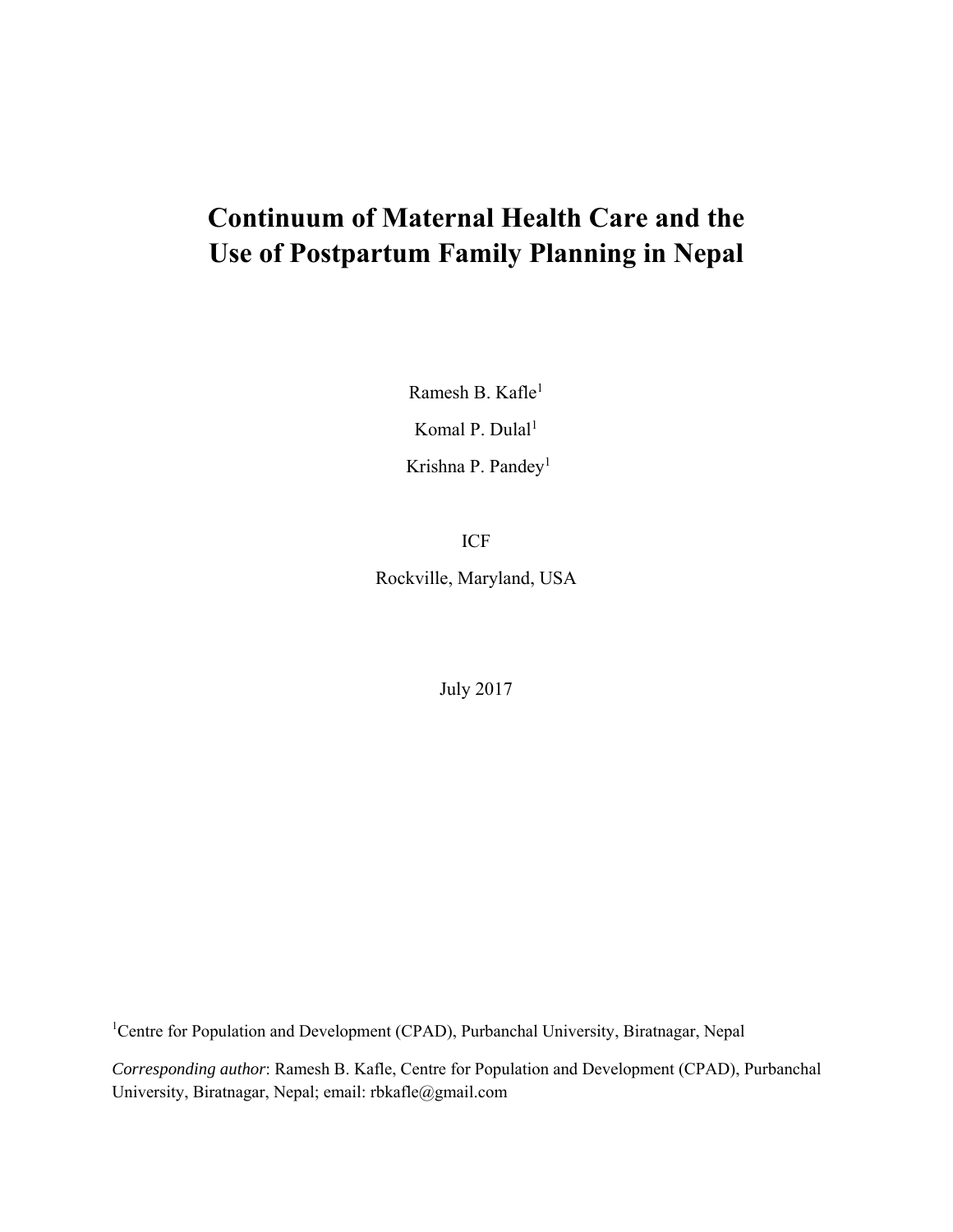# **Acknowledgments**

We appreciate the suggestions and comments provided by our two facilitators, Wenjuan Wang and Shireen Assaf, during the preparation of this paper since the first workshop held in Bangkok. Their suggestions obviously deepened our understanding of the issues and prompted us to make the analysis more precise and comprehensive. We also thank two other co-facilitators, Bwalya Bupe Bwalya and Mulenga C. Mulenga, for their kind cooperation during the workshop. We acknowledge Sarah Staveteig for comments and suggestions on this paper. We also thank all the participants of the 2017 DHS Fellows Workshop for their suggestions during the presentations in Bangkok and Bali. We are thankful to USAID for providing us modest financial support and ICF for providing technical assistance in preparation of this paper.

We did not encounter any conflict of interest while preparing this paper.

Editor: Bryant Robey

Document Production: Joan Wardell

The DHS Working Papers series is a prepublication series of papers reporting on research in progress that is based on Demographic and Health Surveys (DHS) data. This research is carried out with support provided by the United States Agency for International Development (USAID) through The DHS Program (#AID-OAA-C-13-00095). The views expressed are those of the authors and do not necessarily reflect the views of USAID or the United States Government.

The DHS Program assists countries worldwide in the collection and use of data to monitor and evaluate population, health, and nutrition programs. For additional information about The DHS Program, contact DHS Program, ICF, 530 Gaither Road, Suite 500, Rockville, MD 20850, USA. Phone: +1 301-407-6500; Fax: +1 301-407-6501; Email: reports@dhsprogram.com; Internet: www.dhsprogram.com.

Recommended citation:

Kafle, Ramesh B., Komal P. Dulal, and Krishna P. Pandey. 2017. *Continuum of Maternal Health Care and the Use of Postpartum Family Planning in Nepal*. DHS Working Paper No. 133. Rockville, Maryland, USA: ICF.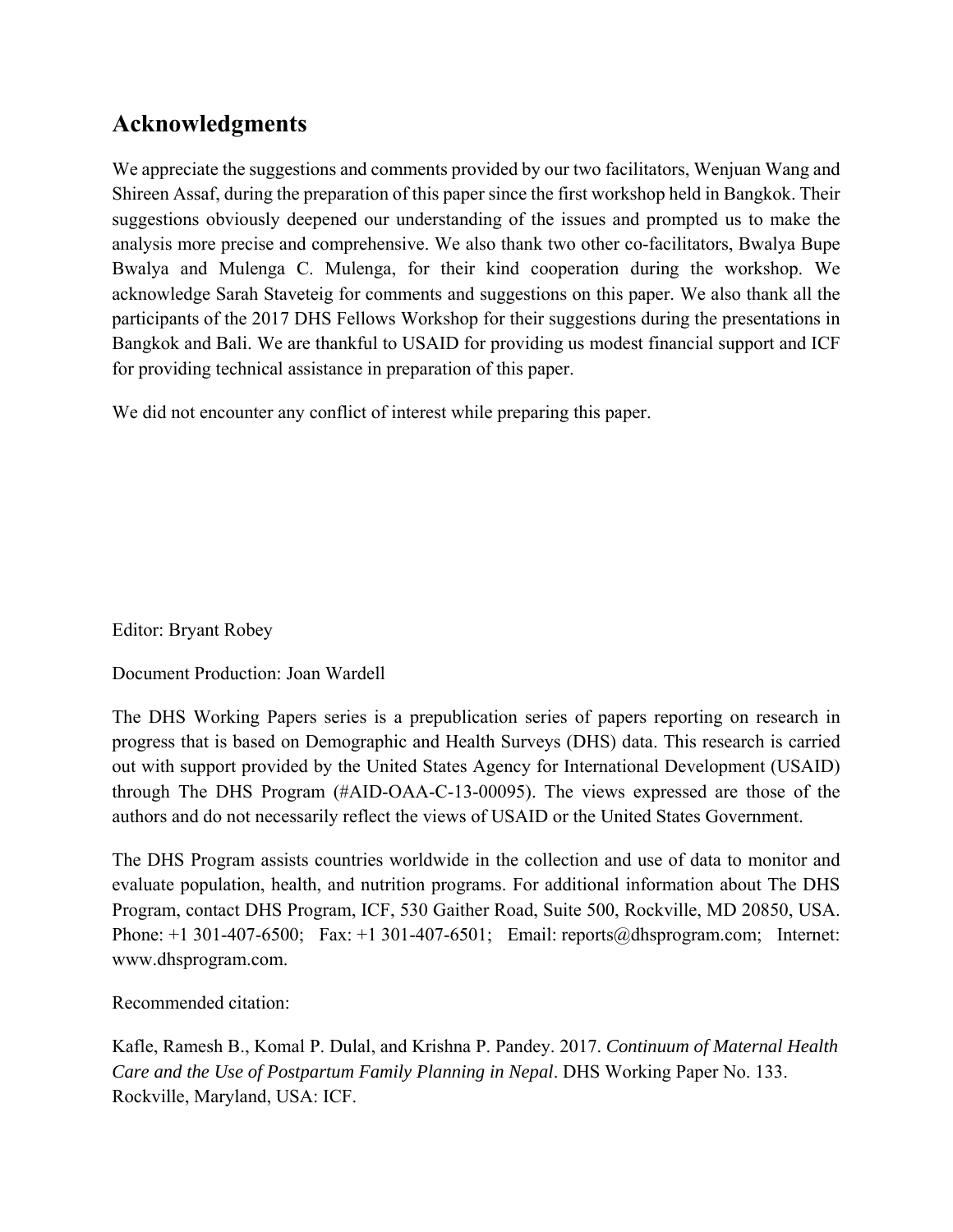## **Abstract**

Continuum of maternal health care is crucial for women's reproductive health. Initiation of family planning use during the postpartum period also is crucial for both maternal and child health. Nepal has emphasized the continuity of maternal health care as well as the use of modern contraception postpartum. In this context, the paper examines the role of the continuum of maternal care on subsequent use of postpartum family planning. For the analysis, the study uses information obtained in the 2011 Nepal Demographic and Health Survey (NDHS) from women of reproductive age who reported at least one birth in the 5 years before the survey.

Results show that within 12 months following the last birth, 37% of women started using a modern family planning method. Continuity in the use of maternal health care is significantly associated with contraceptive use postpartum after controlling for other socioeconomic and demographic factors. The results imply that providing a continuum of maternal health care—antenatal, delivery, and postnatal—and ensuring that all women receive this care can increase the use of postpartum contraception. It is time to consider the importance of the continuum of maternal health care and to establish responsible institutions to implement and monitor the integrated maternal child health and family planning program during the process of state restructuring and power devolution in the new federal structure in Nepal.

**Key words: continuum of maternal health care, postpartum family planning, husband's absence, Nepal**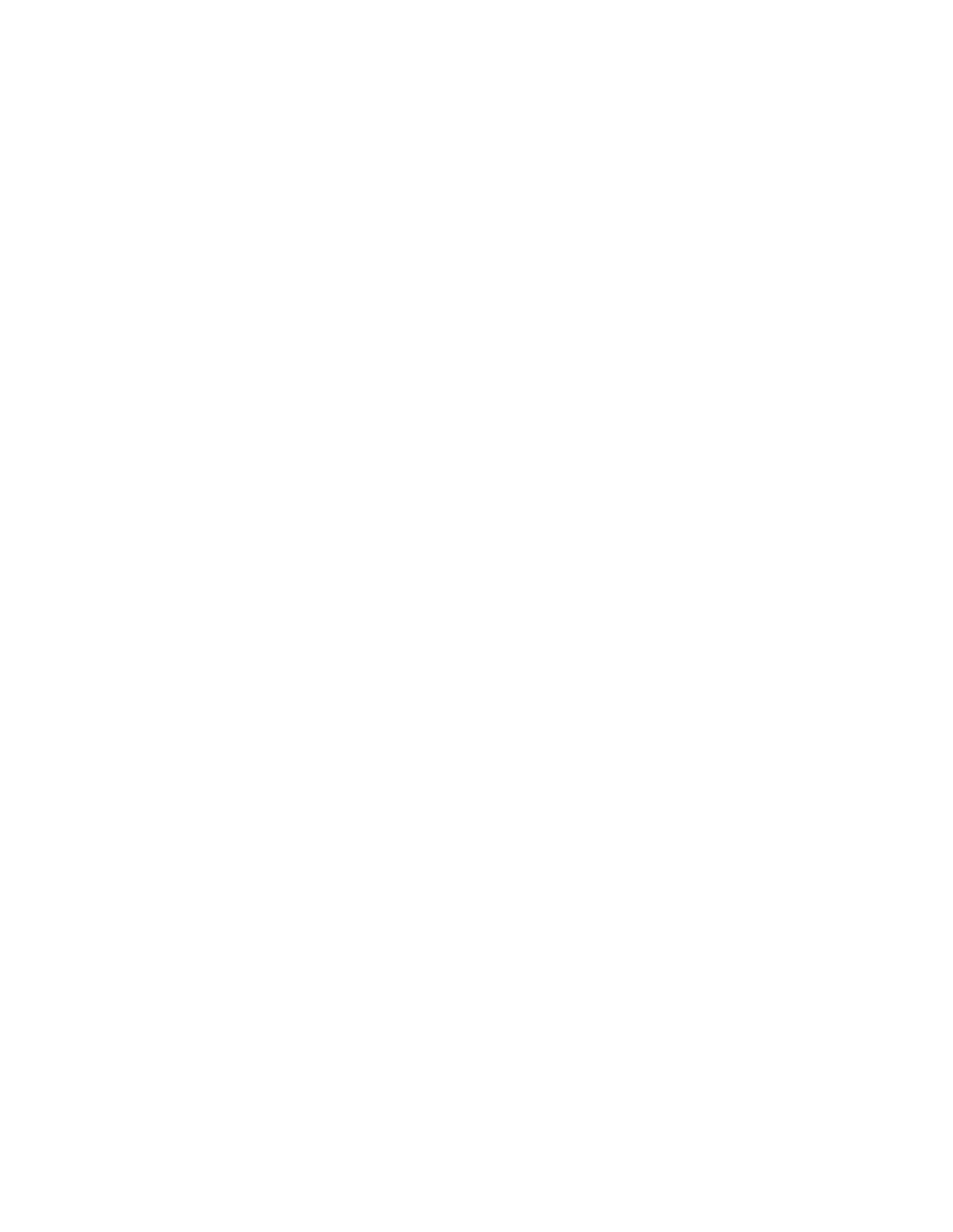# **1. Introduction and Rationale**

The government of Nepal introduced the National Family Planning Program as an integral part of the Maternal and Child Health Program from its third 5-year plan period 1965-1970 (NPC 1965). From the beginning, the main objective of the National Family Planning Program of Nepal has been to improve the health status of mothers and children and the overall quality of life for the whole family by increasing access to and use of good-quality family planning services. Therefore, the Family Planning Program has become one of the government's most prioritized programs under the Nepal Health Sector Program II (2010-2015). Effective integration of family planning services with other health services and along with other programs has been implemented at the grass-roots level under the regular program through the Department of Health Services and its institutions (DOHS 2014).

The government of Nepal also emphasizes postpartum family planning (PPFP) counseling for women who use postnatal care (MOHP, New Era, and ICF International 2012; DOHS 2014). A woman who comes for any component of maternal health care services routinely gets an opportunity to interact not only with the maternal health personnel but also with many other people who might have come for family planning services. This context generates two pathways. First, a woman who receives maternal health care learns to take care of her own health and growing fetus until she gives birth to the child, and is better able to overcome the existing barriers to use of health services. Second, after a long exposure to health services and interaction with service providers and others gathered for health seeking, a woman gains knowledge of the time to start using a family planning method after delivery. These are the main pathways through which women can get information to better plan their next births. Therefore, use of maternal health care before and during delivery can play a vital role in improving the use of contraception within a year after delivery.

The program related to PPFP is focused on starting family planning soon after delivery so as to maintain appropriate birth spacing for health benefits to both mother and child. In spite of some improvements in fertility planning in Nepal since 2001, the 2011 Nepal Demographic Health Survey (NDHS) revealed that, 12% of the total births in the 5 years preceding the survey were mistimed and 13% of the total births were unwanted (MOHP, New Era, and ICF International 2012; MOHP, New Era, and Macro International Inc. 2007; MOH, New Era, and ORC Macro 2002). Moreover, half of women (50%) maintained birth spacing of less than 36 months, and about a fifth (20%) spaced births less than 24 months apart (MOHP, New Era, and ICF International 2012). Birth spacing of at least 2 years is considered essential for maintenance of good health of women and their children during and after childbirth or breastfeeding. Ensuring that births are adequately spaced is linked to early use of an effective family planning method. Therefore, use of modern contraception postpartum appears to be one of the most important components of the family planning program.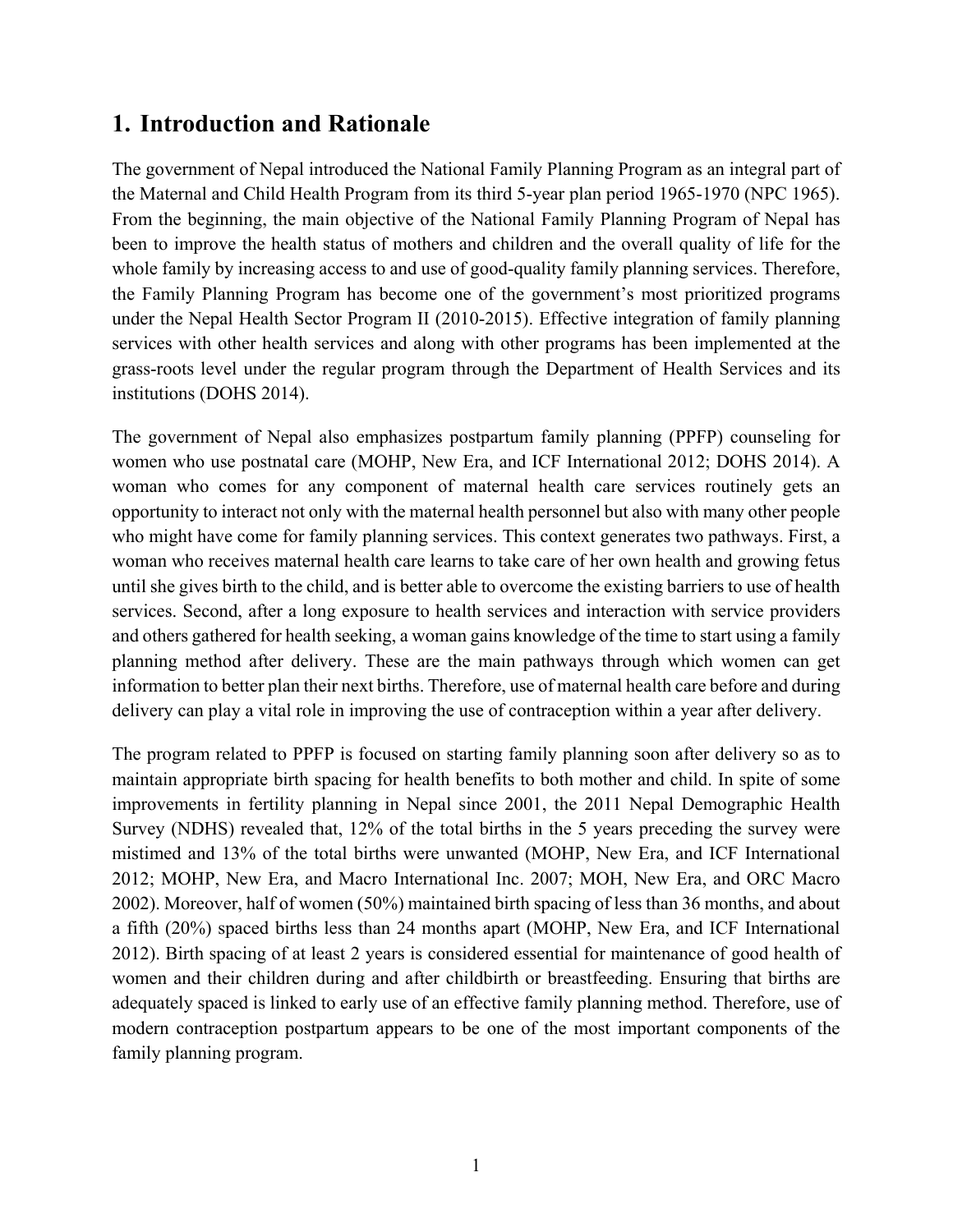Despite commitments made during each plan period, maternal health care service utilization in Nepal before 1990 was limited, mainly due to the lack of health facilities in rural areas. The 2011 NDHS revealed a substantial improvement in the use of maternal health care services since 2001. In the 2011 NDHS, about 85% of pregnant women made at least one visit for antenatal care (ANC), which was an increase from 74% in 2001 (MOH, New Era, and Macro International 2002; MOHP, New Era, and ICF International 2012). Similarly, in 2011 about 39% of women had given birth in a health facility, representing an increase of 29 percentage points from 2001. In addition, about 45% of women went for a postnatal care (PNC) check-up within 6 weeks of delivery, which is considered to be the most crucial time for both mother and child to get information on maternal and child health. The PNC check-up is very important for a country like Nepal, where 45% of births still take place with the assistance of relatives/friends, which is considered medically unsafe.

Policies and programs on maternal health care in Nepal are consistently updated in line with international recommendations. The Nepal safe motherhood policy of 1998 stresses use of ANC, facility delivery supported by skilled birth attendants, and use of PNC, with a view to save women from maternal complications and deaths. The transportation allowances program, which was initiated in 2005 to support pregnant women delivering at a health institution (DOHS 2005), and maternity health care services, which have been provided at no cost to users since 2009 (DOHS 2009), are the major elements of the safe motherhood program in Nepal. The revised Safe Motherhood and Neonatal Health Long Term Plan (SMNHLTP 2006-2017) includes skilled attendants, safe abortion, and equity and access efforts under the umbrella of safe motherhood (DOHS 2014).

The government's effort to provide maternity services to all pregnant women in Nepal and to improve access to health facilities in the last decade may have further encouraged women to seek care at a health facility. Uptake of services—ANC, delivery at a health facility, and PNC—could play a role in influencing women to start using a family planning method soon after childbirth.

Many earlier studies have focused on the connection between use of maternal health care services and subsequent use of family planning. The literature shows that women's interaction with an organized health service system during the postconception and postpartum stages of reproduction offers an opportunity to provide information and counseling on family planning services. The use of modern methods increases substantially when more women use antenatal and postnatal care (Akinlo, Bisiriyu, and Esimai 2013). Ahmed and Mosley (2002) showed a direct and significant association between contraceptive use and use of maternal health care in a study of six countries with data from DHS surveys. The authors argued that the joint demand for better quality health and limited family size was translated into action through the use of maternal and child health services and fertility regulation.

A study by Zerai and Tsui (2001) showed that, after controlling for effects of living in high health service contact areas and for various demographic and background factors, prior use of prenatal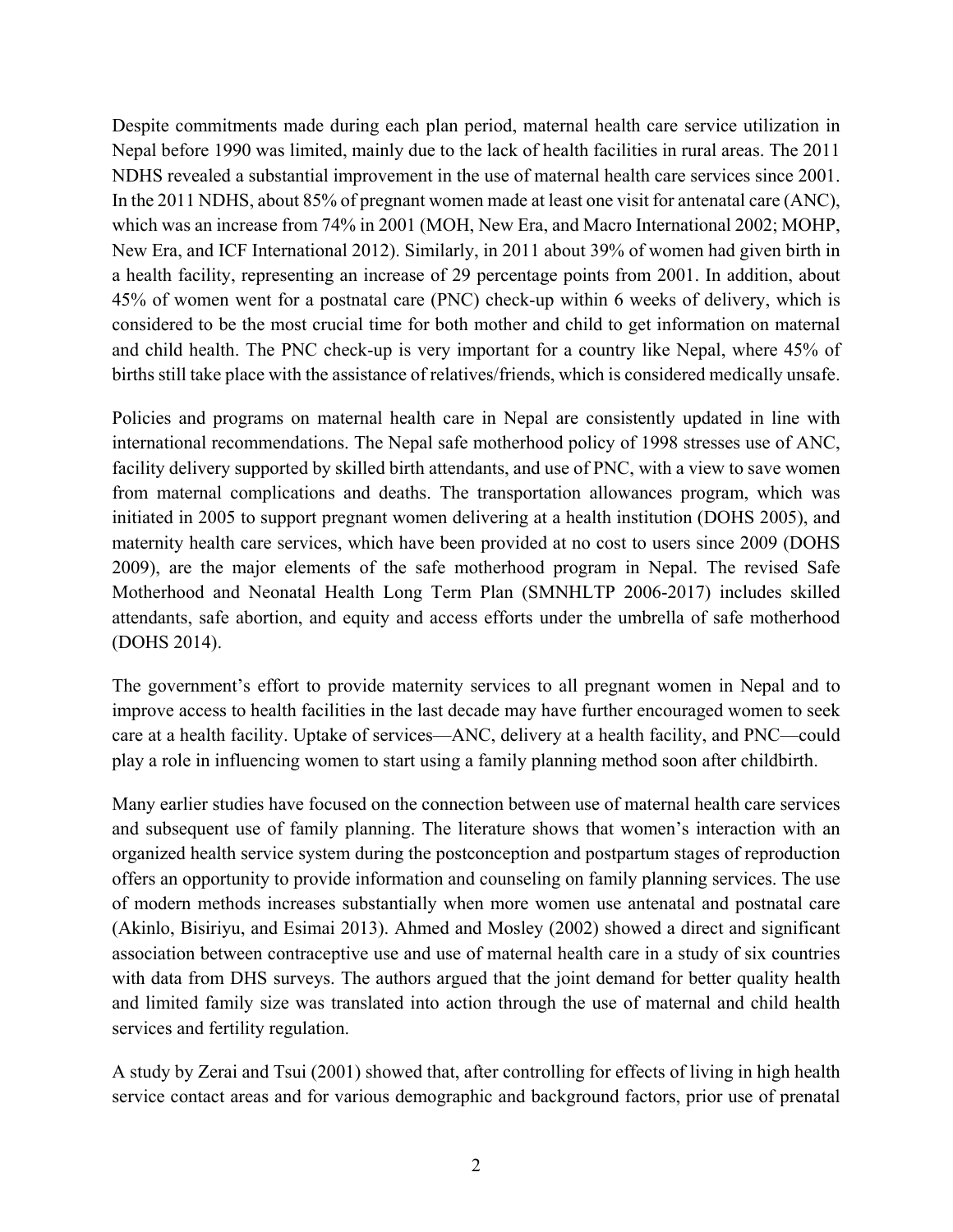care had a strong influence on subsequent use of modern contraception in Bolivia, Egypt, and Thailand. A study in Morocco found that if women used MCH services more intensely, they were more likely to use modern contraceptive services subsequently (Hotchkiss et al. 1999). Similarly, a positive association between intensity of MCH service use and subsequent contraceptive use was found in a study of Bolivia, Guatemala, Indonesia, Morocco, and Tanzania (Hotchkiss et al. 2005). Significant associations between the service intensity of ANC and PNC combined, as well as ANC only, and postpartum modern contraceptive use were also found in Kenya and Zambia, indicating that use of such services would be an opportunity to promote modern contraceptives use (Do and Hotchkiss 2011).

Aside from maternal health services, other factors influence the use of family planning postpartum. For example, a study in Nigeria found that social and cultural factors often prevented women from obtaining reproductive health care, including family planning, indicating a need for programs to help overcome the problem in order to provide safe motherhood to all women (Yahaya 2002). Region, education, household wealth, and exposure to family planning messages are significant predictors of modern contraceptive use in the postpartum period in Nigeria (Akinlo, Bisiriyu, and Esimai 2013).

Likewise, a multi-country study based on 43 DHS surveys showed a strong correlation between use of maternal health care and use of postpartum family planning, particularly by women's urban location, household wealth, education, achievement of desired family size, and current fertility desires (Winfrey and Rakesh 2014). Their result also showed that in most of the countries postpartum contraceptive use was not strongly related to women's age, parity, and whether the last birth was wanted. Wamala, Kabagenyi, and Kasasa (2017), using data from the 2011 Uganda DHS survey, analyzed time-to-contraceptive use after resumption of sexual intercourse after last childbirth among Uganda's married women, and found that women with no formal education, women who gave birth at home or with traditional attendants, and women in the lowest wealth quintile took a significantly longer time after childbirth to begin use of modern contraceptives.

Male migration to foreign countries for earning has become more common in Nepal. About onethird of currently married women of reproductive age in Nepal reported their husbands staying away from home at the time of the 2011 NDHS (MOHP, New Era, and ICF International 2012). Spousal separation due to a husband's migration in Nepal has influenced contraceptive use (Khanal et al. 2013; Kafle 2016). Husband's presence or absence in the specified postpartum period could have a direct influence on use of a modern family planning method.

Behavioral scientists argue that the adoption of a new behavior is a process that involves passage through a sequence of behavioral changes that begins with awareness, extends through accumulation of knowledge, and ends in behavioral consolidation. Emphasizing hierarchical behavioral models, McGuire (1981) urged that the consolidation of one behavior may facilitate more rapid adoption of a similar behavior. Therefore, a woman going for maternal health care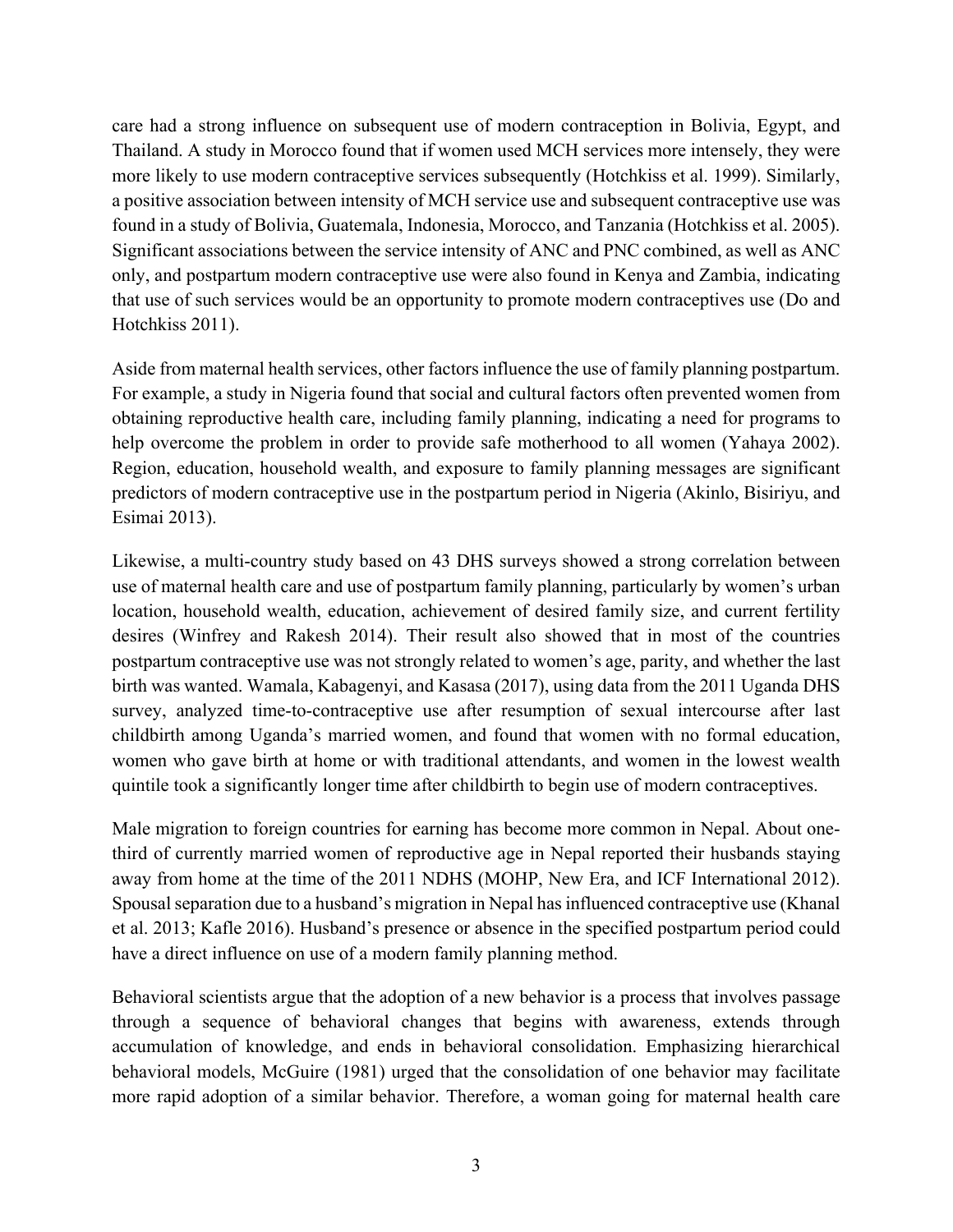services may be more likely to learn about and adopt family planning. Such a behavioral model helps to analyze the connection between adoption of maternal health care services and timely adoption of family planning services.

Many of the past studies mentioned above have taken the 3components of maternal health service in isolation instead of as a single set. Considering these 3 sequential components of maternal health together as a continuum of care envisions the length of women's exposure to health providers during their service uptake. A continuous service uptake in all the stages of maternity means that women have a longer exposure to health care, which might be associated with an easier and quicker behavioral change in terms of subsequent family planning use. Therefore, this study considers that a continuous use of maternal health service can play a crucial role in using family planning postpartum within a year of childbirth. A detailed study of this kind is expected to fill the literature gap in the Nepalese context. Therefore, a study on determining the role of maternal health care service uptake in postpartum family planning use is considered imperative for developing countries like Nepal.

The study was guided by a conceptual framework, presented in Figure 1, which represents the relationship among the study variables. The main outcome variable is use of postpartum family planning, and the main explanatory factor is use of a continuum of maternal health services. Socioeconomic, demographic, and regional factors may influence the extent to which women receive messages in the media related to family planning. These variables, selected on the basis of empirical research, also play critical roles in continuous delivery of maternal health care services. We hypothesize that the continuous uptake of maternal care plays an important role in a woman's adoption of family planning within a year after her child's birth. The direct influence of continuous uptake of maternal health service use, after controlling for socioeconomic, demographic, and other regional factors, cannot be ignored in postpartum family planning use.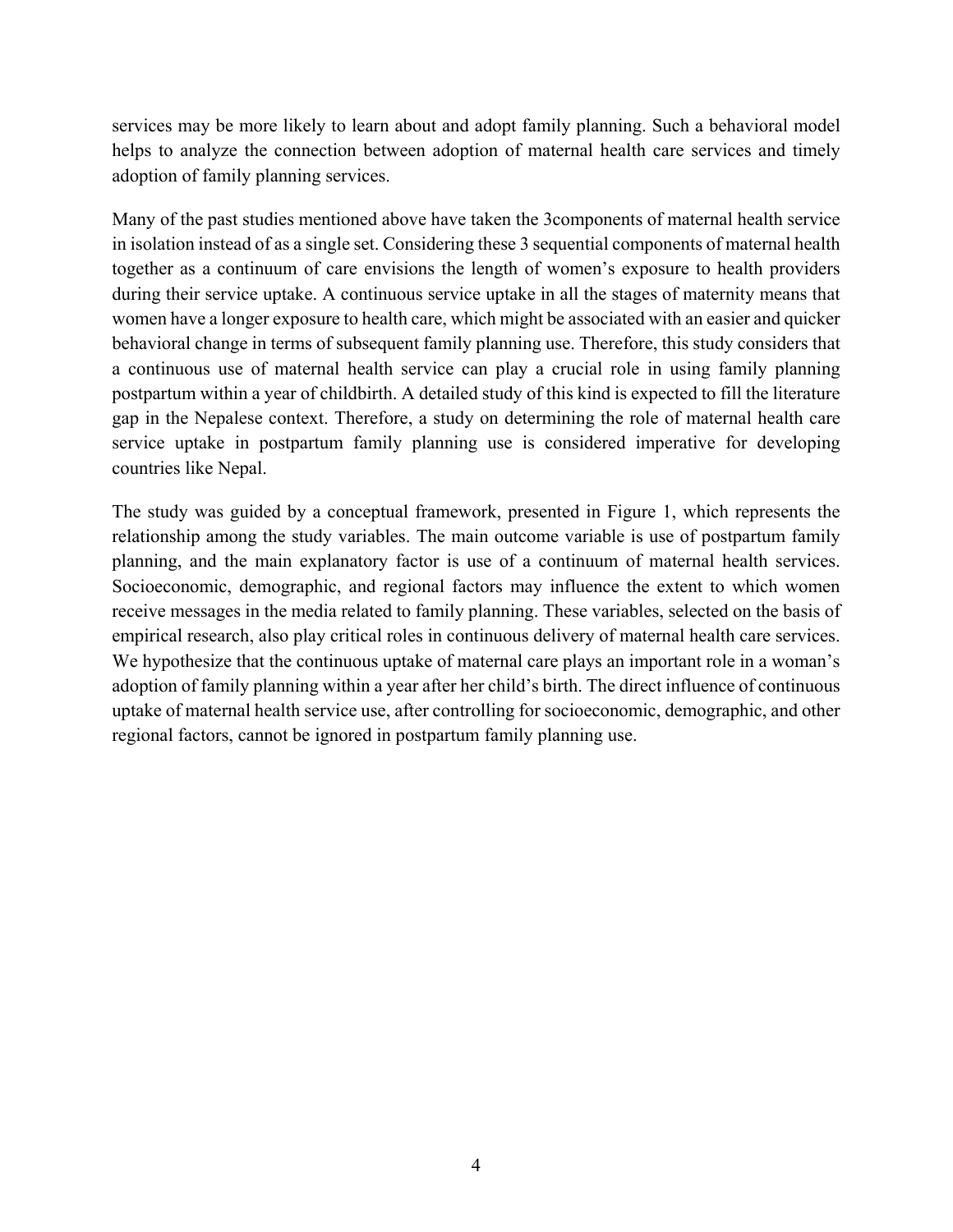*Figure 1.* **Conceptual framework for the study** 

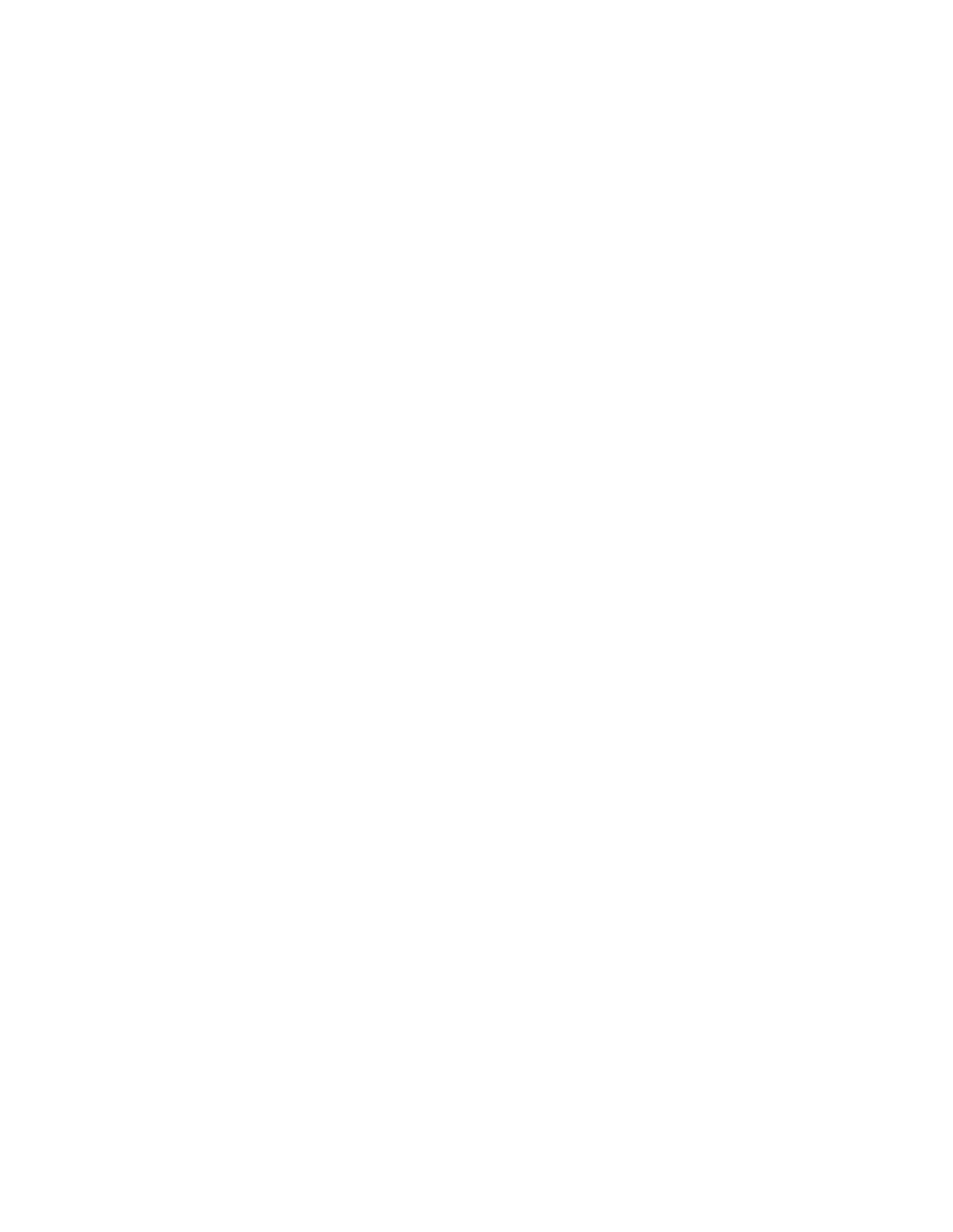# **2. Research Objectives and Questions**

#### **2.1 Objectives**

The objectives of this study were to:

- 1. Determine the proportion of women initiating use of modern contraception within 12 months after childbirth;
- 2. Analyze the differentials in the use of modern contraception within 12 months of childbirth by selected socioeconomic and demographic factors;
- 3. Examine the role of receiving maternal health care services in initiating the use of modern contraception within 12 months after childbirth.

#### **2.2 Research Question**

In short, this research tried to answer the following question:

*Is women's initiation of modern contraceptive use within 12 months of childbirth associated with their use of maternal health care services even after controlling for other factors?*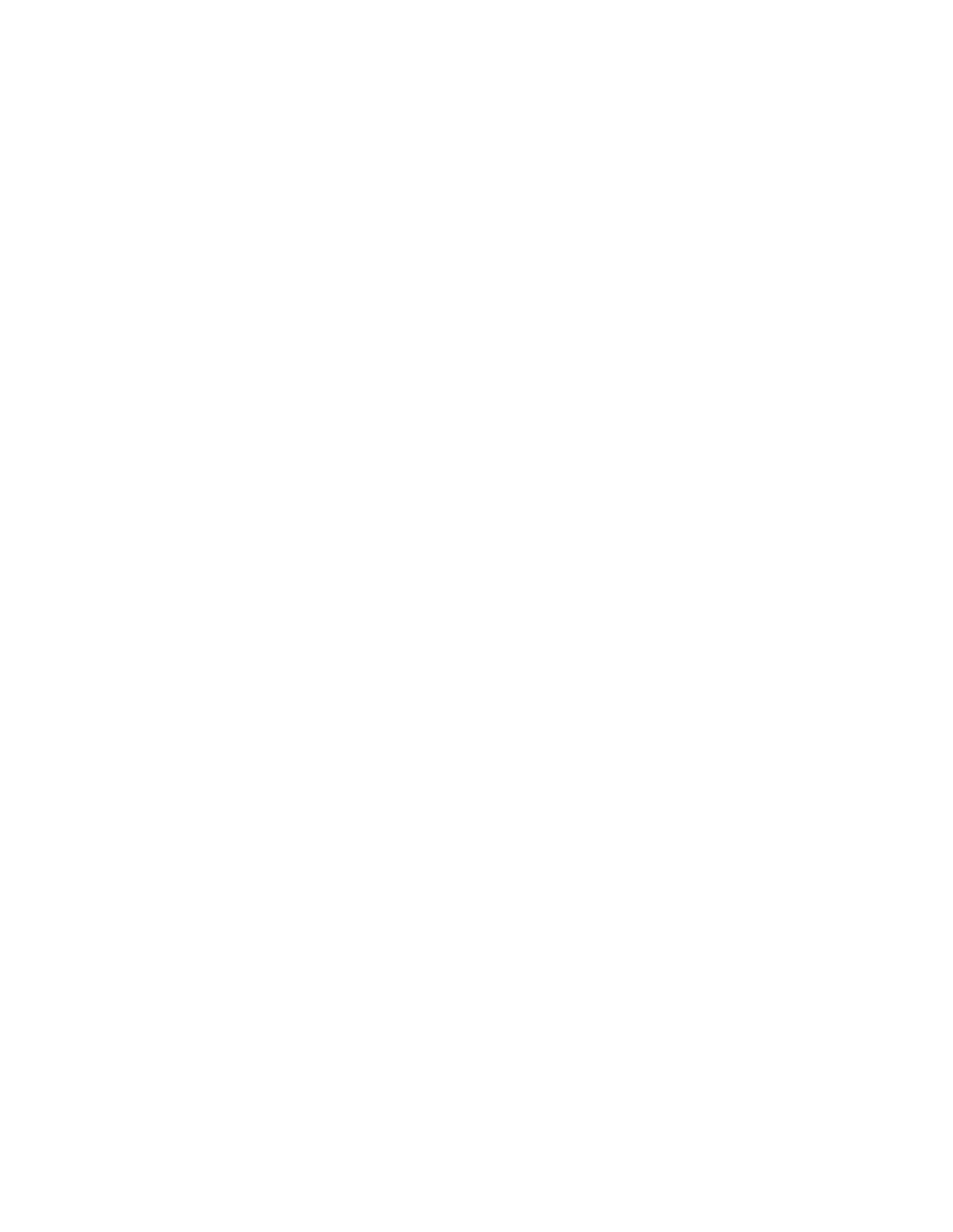# **3. Data and Methods**

#### **3.1 Data and sample**

The study used data from the 2011 Nepal Demographic and Health Survey (NDHS). The 2011 NDHS was a nationally representative survey conducted for the fourth round in Nepal as part of The DHS Program. It was carried out under the aegis of the Ministry of Health and Population under the technical assistance of ICF and funded by the United States Agency for International Development (USAID).

The 2011 NDHS used a 2-stage sampling design and interviewed 12,674 women age 15-49 and 4,121 men age 15-49 from 10,826 sampled households. This analysis used only the information from Woman's questionnaire.

The dataset contained calendar information on the use of family planning methods for the 5 years before the survey month. Information on uptake of maternal health care services (ANC, delivery at a health facility, and PNC) was also collected for the most recent child born to a woman in the 5 years before the survey. This analysis was restricted to women who had at least one live birth during the 5 years before the survey. The analysis pertained to the most recent birth in this reference period. Applying these selection criteria, the final study sample was 4,148 women age 15-49.

#### **3.2 Key variables and measurements**

The outcome variable for the present study was the use of postpartum family planning (PPFP). This was defined as the use of any modern method—pill, IUD, injection, implant, condom (male or female), diaphragm, foam/jelly, and sterilization (male or female)—in the first 12 months following the most recent childbirth<sup>1</sup>. Women with their last child under age 12 months were also included in analysis. PPFP was measured as a dichotomous variable, coded "1" for use of any modern method of family planning within 12 months following the childbirth, and "0" otherwise.

The outcome variable was constructed from the calendar data collected in the survey. The DHS calendar records month-by-month information about each woman's experiences with childbearing and contraceptive use for a period of 5-6 years preceding the date of interview. Based on information provided by the woman about the date of her most recent birth and start date of using a modern method, duration in months was obtained from the last birth to the initiation of modern contraceptive method use. This duration was modeled in the survival analysis.

 $\overline{a}$ <sup>1</sup>Lactational amenorrhea method (LAM) was not included in the modern methods studied because this method is advised only for use during the 6 months following childbirth. Actually, no women reported use of LAM during the period of interest.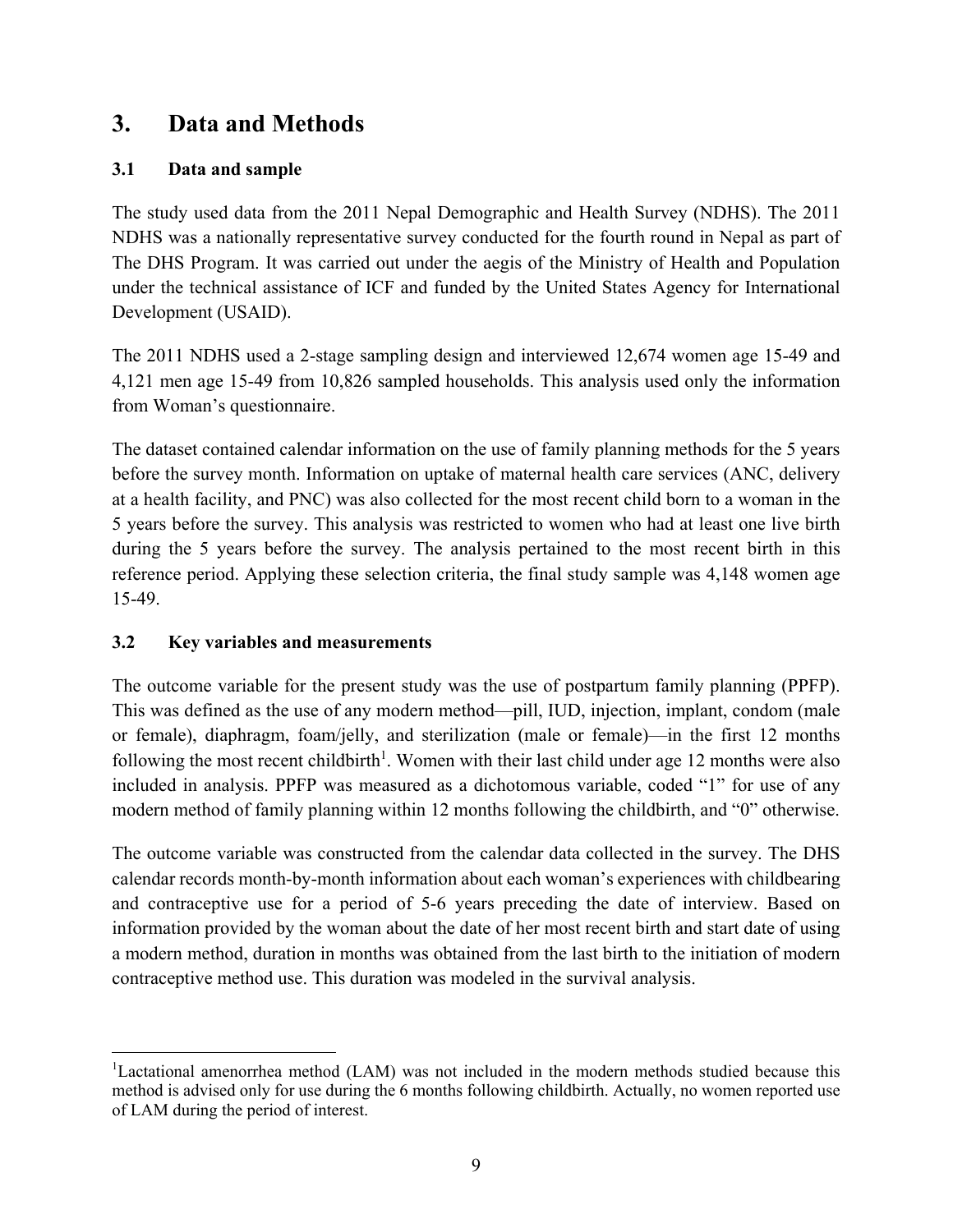The explanatory variable of interest was women's use of maternal health care services. Information on ANC, place of delivery, and PNC for the most recent birth was used to construct a variable representing the continuum of maternal health care. First, the number of ANC visits was dichotomized as "0" for less than 4 visits, and "1" for at least four visits. Similarly, place of delivery was coded as "1" for institutional delivery, and "0" otherwise, and PNC was coded "1" if the woman had received PNC services within 6 weeks following childbirth, and "0" otherwise. The three variables were then used to generate the following eight categories of women using various combinations of the three services: none of the services; ANC only; facility delivery only; PNC only; ANC and facility delivery only; ANC and PNC only; facility delivery and PNC only, and all three services. Women who used all three components of maternal health care were categorized as "continuous service received." Each woman in this category sequentially used all three kinds of maternal health services, as recommended and provided by the government. All women who used any one or two of the three components of maternal health services, but not all three, were treated as a separate category in the analysis. These were the women who encountered some kind of discontinuation somewhere in the process of obtaining all three maternal care services. This category therefore was termed "discontinuous service received." All remaining women were categorized as "no service received."

A number of socioeconomic and demographic variables were controlled for in the multivariate analysis examining the association between the key explanatory factor (use of maternal health services) and outcome variable (postpartum modern contraceptive use). Women's education, occupation, household economic condition, type of place of residence, geographical region of residence, and exposure to family planning messages in the mass media were socioeconomic factors considered for analysis. Choice of these variables was made based on the existing empirical literature, as discussed earlier.

A variable representing husband's presence or absence during the reference period was considered for analysis. The data file for women contained a variable on husband's absence at the time of survey. This variable was not sufficient to capture husband's presence or absence during the specified postpartum period. Therefore, a variable on husband's absence during the 12 months after birth was computed based on the age of last child and the duration of husband's absence at the time of the interview.

Women's age at the time of the index child's birth, their parity, and fertility preferences were also considered as demographic factors for analysis. Higher preference for sons versus daughters is a cultural phenomenon in Nepal that has some influence on family planning use (Leone, Matthews, and Zuanna 2003). Therefore, women's number of living sons was also considered in the analysis. Table 1 provides the details of the study variables.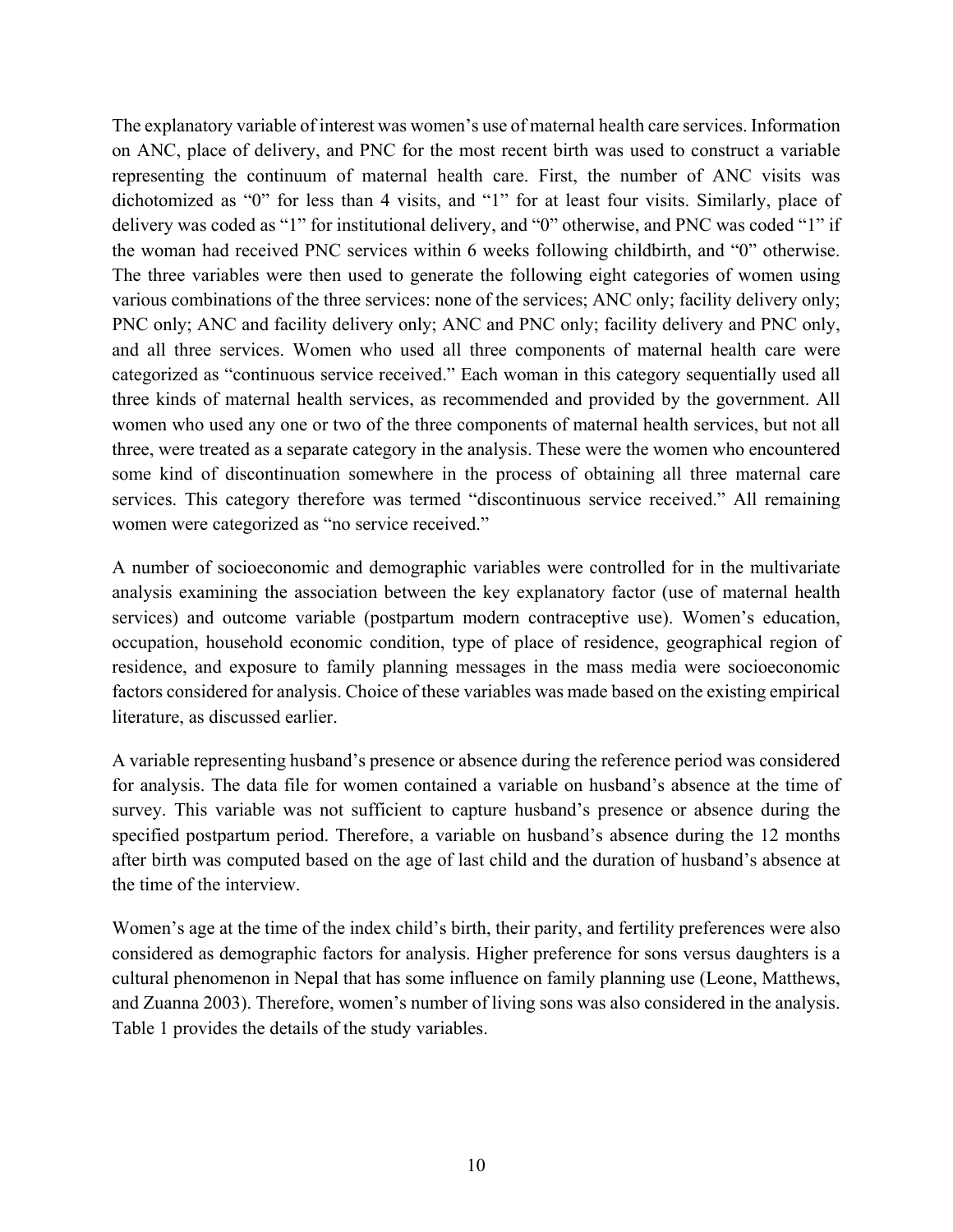| <b>Variables</b>                                                                                            | <b>Categories and coding</b>                                                                                                                  |
|-------------------------------------------------------------------------------------------------------------|-----------------------------------------------------------------------------------------------------------------------------------------------|
| Postpartum family planning use (PPFP)                                                                       | Used a modern method in 12 months after the most recent birth (1):<br>otherwise (0)                                                           |
| Time to start PPFP use                                                                                      | Number of months after last childbirth                                                                                                        |
| Maternal health care services                                                                               | No service received; discontinuous service received (received only 1<br>or 2 services); continuous service received (received all 3 services) |
| Place of residence                                                                                          | Urban; rural                                                                                                                                  |
| Geographical region                                                                                         | Mountain; Hill; Tarai                                                                                                                         |
| Women's education                                                                                           | No education; up to primary (up to grade 8); secondary and above<br>(higher than grade 8)                                                     |
| Women's occupation                                                                                          | Not working; agriculture; non-agriculture                                                                                                     |
| Household wealth quintile                                                                                   | Lowest; second; middle; fourth; highest                                                                                                       |
| Exposure to family planning messages in<br>mass media (radio, television and<br>newspaper in recent months) | Not exposed (exposed to no type of media); exposed (exposed to at<br>least one of the media)                                                  |
| Husband's presence during the reference<br>period                                                           | Present; absent                                                                                                                               |
| Maternal age at the last childbirth                                                                         | Under age 20; 20-34; 35 and above                                                                                                             |
| Parity                                                                                                      | $1; 2; 3+$                                                                                                                                    |
| Number of sons                                                                                              | No son $(0)$ ; at least one son $(1+)$                                                                                                        |
| Fertility preference                                                                                        | Want next child soon; want later; want no more                                                                                                |

*Table 1.* **List of variables included in the analysis with their categories** 

#### **3.3 Analytical methods**

Data analysis was performed with STATA 14 software. Individual women's sample weight was applied to take into account the differences in probability of selection and nonresponse. The effect of complex survey design that was followed in Nepal DHS was accounted for by applying the *svy* command. We described women's use of maternal health services and distribution of the study sample for the selected study variables. The cumulative proportion of women starting a modern family planning method over time was also obtained.

The main outcome of interest was whether a woman started using a modern family planning method within 12 months following childbirth and after how many months she started to do so. Therefore, survival analysis was considered appropriate. For this, the "event" (failure) was use of postpartum family planning and the "duration" was the number of months after childbirth at which the woman started using contraception. The duration variable was measured up to 12 months (follow-up period), and all women who did not start using contraception within 12 months were considered to be survivors and were not followed up, so it is not known if they used any modern method subsequently. Those women who had their last child less than 12 months earlier and had not started using a modern family planning method by the time of the survey were considered to be censored cases. Survival probabilities were presented as Kaplan-Meier (K-M) survival function; K-M curves for different categories of maternal health care service utilization and other selected variables were computed. The differences in the survival curves for different categories of each study variable were examined by applying the Log-Rank test. Finally, Cox regression was used to examine the unadjusted effect of each of the variables and the adjusted effect of use of maternal health care services on postpartum modern contraceptive use after controlling for selected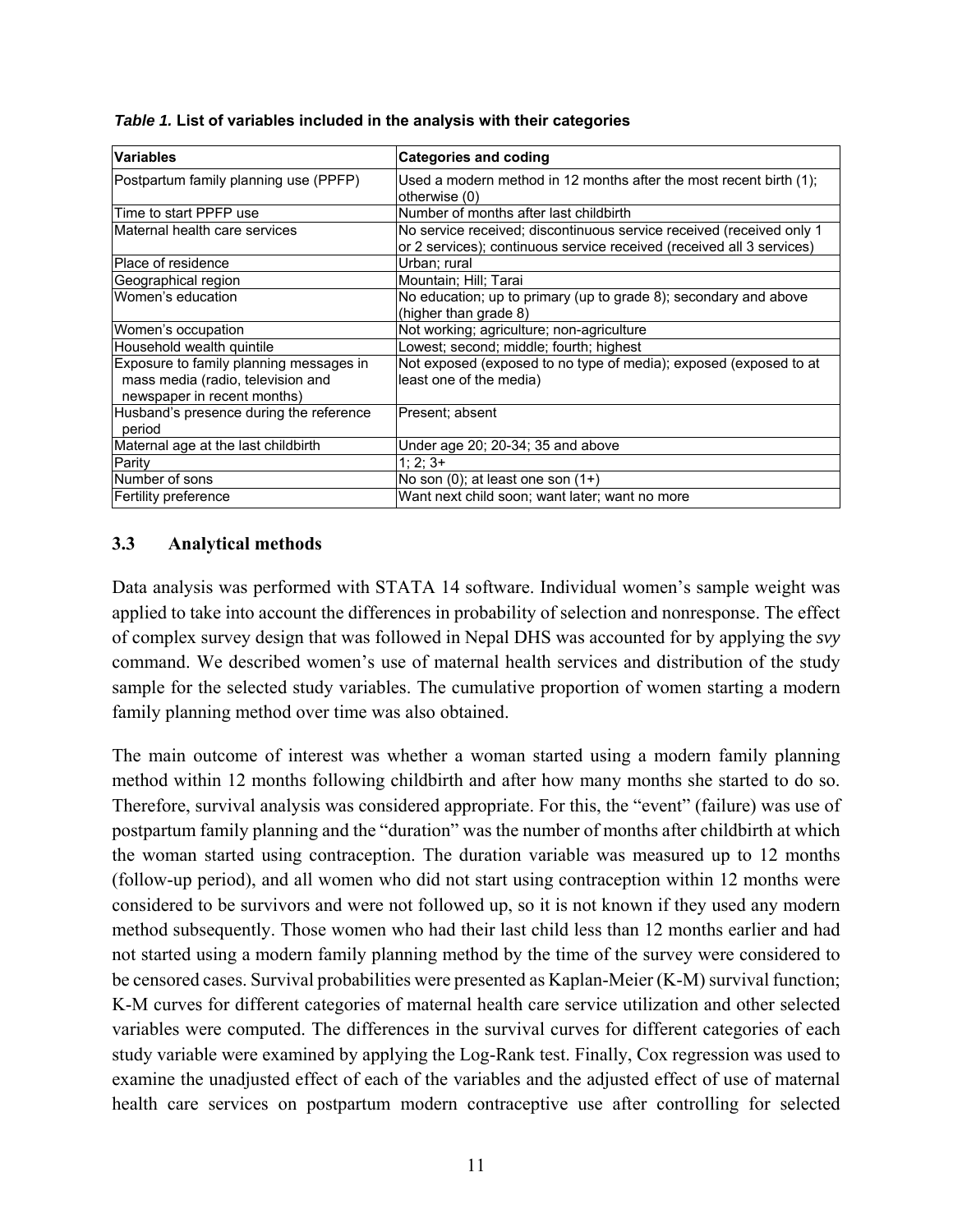socioeconomic and demographic factors. Because the aim of this paper was to examine the association between maternal health care service uptake and postpartum modern contraceptive use after controlling for selected socioeconomic and demographic factors, all the variables selected for study were included in the regression rather than a specific model fitting to establish a significant association. However, a pair-wise correlation matrix was examined to detect possible multicollinearity; none of the pairs showed correlation greater than 0.6.

#### **3.4 Data limitations**

General limitations that are applicable for cross-sectional survey data, especially the issues of recall lapses in retrospective data collection and inability to establish a cause-and-effect relationship, are also applicable to this study. The possibility of recall bias in the retrospectively collected calendar data cannot be ruled out. Methodological analysis has shown that the DHS calendar does not completely capture episodes of contraceptive use, and calendar data appear to underestimate episodes of contraceptive use (Bradley, Winfrey, and Croft 2015). However, use of calendar methods to collect data on contraceptive use in large-scale retrospective surveys has become standard practice (Callahan and Becker 2012), and reporting of contraceptive histories in calendar form has been found superior to other standard forms (Goldman, Moreno, and Westoff 1989).

Moreover, some of the variables used in analysis pertain to the status of respondents at the time of the survey rather than to the reference period of study. For instance, education of women corresponds to the survey date. It was found that less than 6% of the women had the index birth before age 18. Therefore, it would be reasonably safe to assume that the current educational distribution of women was almost similar to that at the time their last children were born, at least for women with no education or only a primary education. Some changes in the educational level of women who had attained a higher level of education at the time of survey could be possible, but such detailed information was not gathered in the dataset. Because there was no information on the exposure of women to family planning messages through mass media (radio, television, and newspaper) during the reference period of study, the same information for the survey date with a reference period of a few months before the survey was used as a proxy. Rather than using common variables of media exposure, it was considered better to use exposure to family planning messages in the media.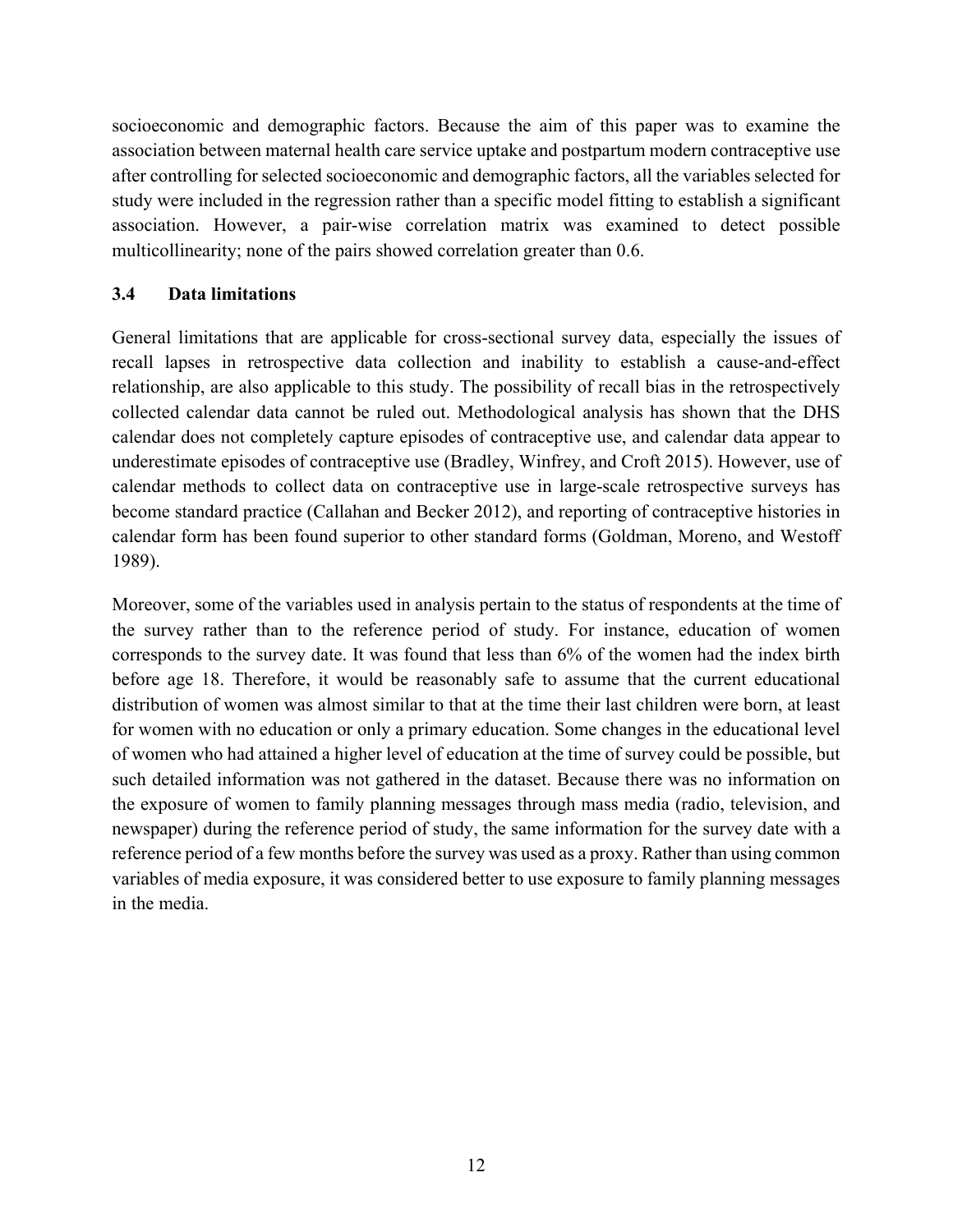## **4. Results**

#### **4.1 Background characteristics of respondents**

Table 2 presents the percent distribution of the sample according to selected socioeconomic and demographic characteristics. The women under study were predominantly from rural areas (90%), and about half lived in the Tarai region (52%). Nearly half (45%) of the women were uneducated, and 58% worked in an agricultural occupation. The distribution of women by household wealth quintile shows that the highest proportion (24%) were in the lowest wealth quintile, and the lowest proportion (16%) were in the highest wealth quintile. About 60% of women were recently exposed to family planning messages in the mass media. Among the survey respondents, 14% stated that their husbands were absent from home during the first 12 months following the last childbirth.

About three-quarters of the women were age 20-34 when they gave birth to their last child within 5 years before the survey, while 18% were under age 20. Forty-one percent of women were of third or higher parity, and around one-third (32%) were of first parity at the last birth. Nearly threequarters of women had at least one son at the time of their last birth. Regarding fertility preferences, nearly 7 in every10 women stated that they wanted no more children. Some 8% of women wanted another child within 2 years, whereas 24% wanted another child later.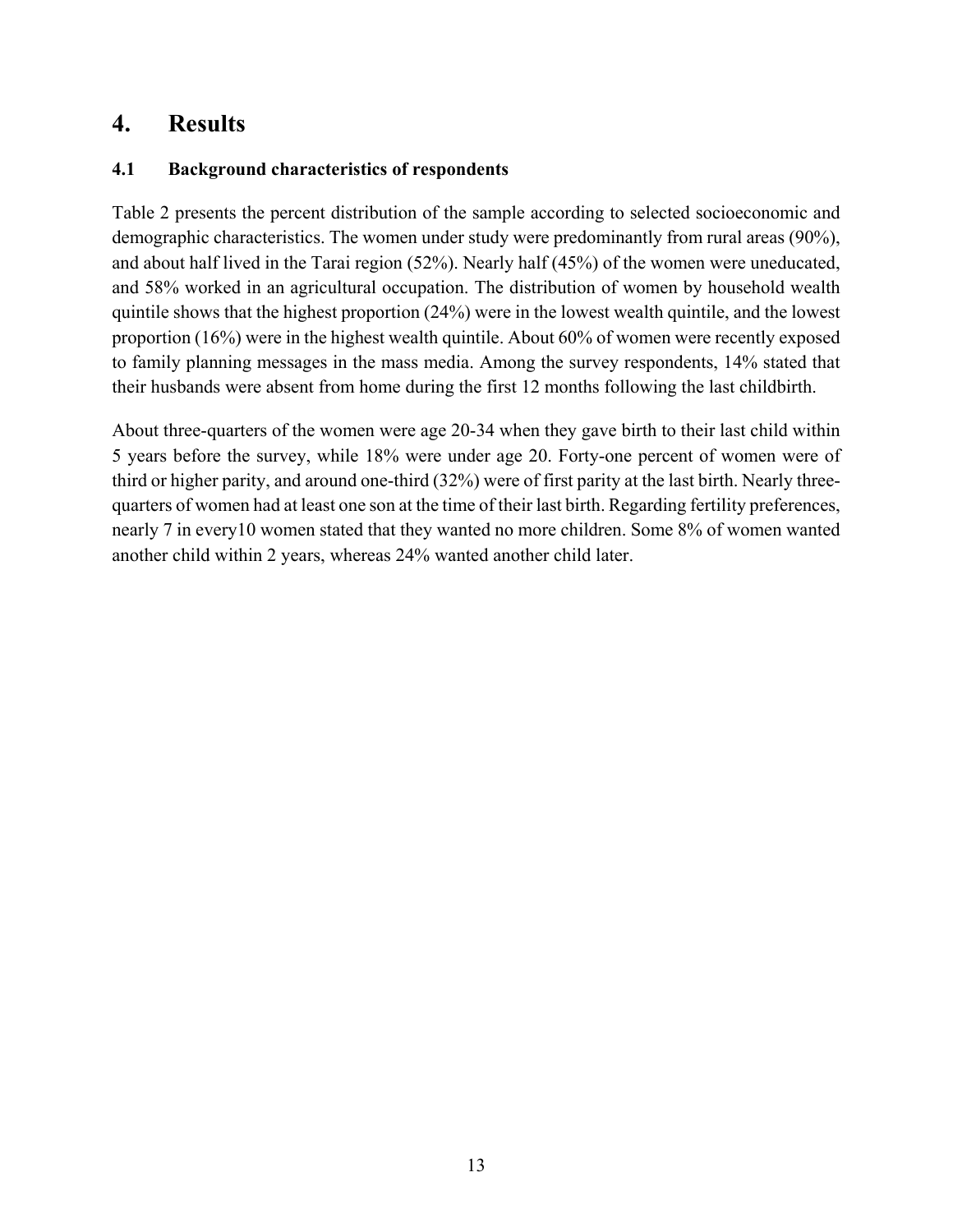| Table 2. Percent distribution of women whose last birth was  |
|--------------------------------------------------------------|
| within the 5 years before the survey, by selected background |
| characteristics, Nepal DHS 2011                              |

| <b>Background</b><br>characteristics                                     | Percentage                           | <b>Number</b>                   |
|--------------------------------------------------------------------------|--------------------------------------|---------------------------------|
| <b>Place of residence</b>                                                |                                      |                                 |
| Urban<br>Rural                                                           | 10.1<br>89.9                         | 418<br>3730                     |
| <b>Geographical region</b>                                               |                                      |                                 |
| Mountain<br>Hill<br>Tarai                                                | 7.4<br>40.2<br>52.4                  | 306<br>1668<br>2174             |
| <b>Women's education</b>                                                 |                                      |                                 |
| No education<br>Up to primary<br>Secondary and above                     | 45.0<br>33.5<br>21.5                 | 1869<br>1388<br>891             |
| <b>Women's occupation</b>                                                |                                      |                                 |
| Not working<br>Agriculture<br>Non-agriculture                            | 27.7<br>58.2<br>14.1                 | 1150<br>2415<br>583             |
| <b>Household wealth quintile</b>                                         |                                      |                                 |
| Lowest<br>Second<br>Middle<br>Fourth<br>Highest                          | 23.6<br>21.7<br>21.0<br>18.0<br>15.7 | 979<br>899<br>873<br>748<br>649 |
| <b>Exposure to FP message in</b><br>mass media                           |                                      |                                 |
| Not exposed<br>Exposed                                                   | 42.4<br>57.6                         | 1757<br>2391                    |
| Husband's presence*                                                      |                                      |                                 |
| Present<br>Absent                                                        | 86.3<br>13.7                         | 3546<br>561                     |
| Maternal age at last childbirth<br>Less than 20<br>20-34<br>35 and above | 17.8<br>74.4<br>7.8                  | 739<br>3085<br>324              |
| <b>Parity</b>                                                            |                                      |                                 |
| 1<br>$\overline{2}$<br>$3+$                                              | 31.4<br>28.0<br>40.6                 | 1302<br>1162<br>1684            |
| <b>Number of living sons</b>                                             |                                      |                                 |
| 0<br>$1+$                                                                | 26.4<br>73.6                         | 1097<br>3051                    |
| <b>Fertility preference</b>                                              |                                      |                                 |
| Want soon<br>Want later<br>Want no more                                  | 6.9<br>24.1<br>69.0                  | 285<br>1001<br>2862             |
| All                                                                      | 100.0                                | 4148                            |

\* Husband's presence was calculated only for currently married women at the time of survey (n=4107).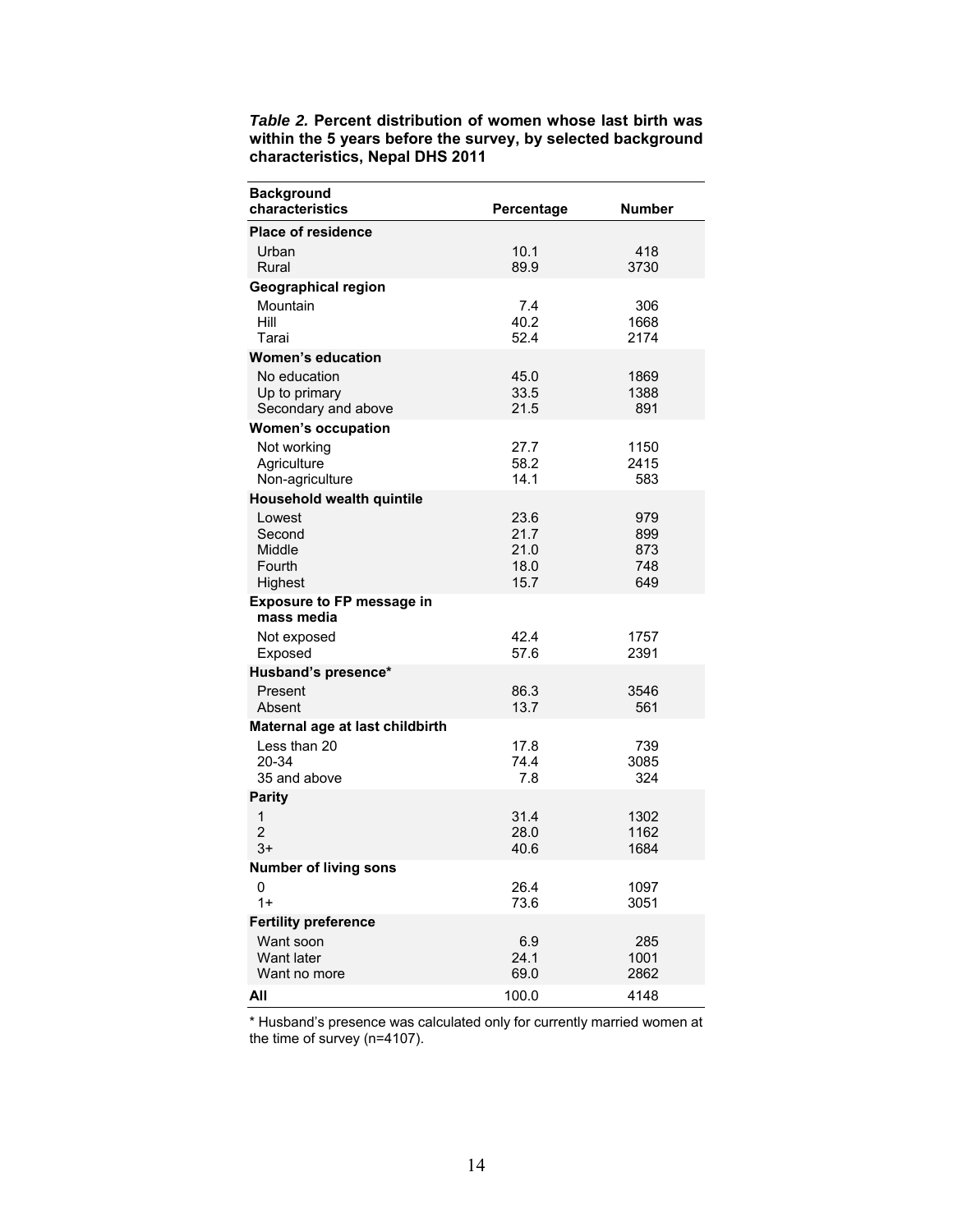#### **4.2 Use of Maternal Health Care Services**

Figure 2 shows use of maternal health care in terms of the number of ANC, facility delivery, and PNC services received. More than one-third (37%) of women received none of the three services. Similarly, 37% of women used only one or two of the services. About one-fourth (27%) of women used all three components of maternal health care at the last childbirth. With respect to the continuity of services, discontinuity in use of the three services substantially prevails. For example, 16% of women had only ANC, 5% had only ANC and PNC, and 8% had only facility delivery and PNC.



*Figure 2.* **Maternal health care received for the most recent birth** 

#### **4.3 Results from survivor analysis**

Table 3 shows how women start using a modern method of family planning following childbirth. Declining survivor probabilities over the time indicate an upward trend in modern contraceptive use after childbirth. Figure 3 depicts the proportion of modern contraceptive users over time based on the reproductive calendar data. Seven percent of women had started using modern contraceptives by the end of the second month after childbirth. The proportion of users shows a gradual increase in the level of modern contraceptive use over the months, reaching 23% after 6 months, 30% after 9 months, and 37% after 12 months.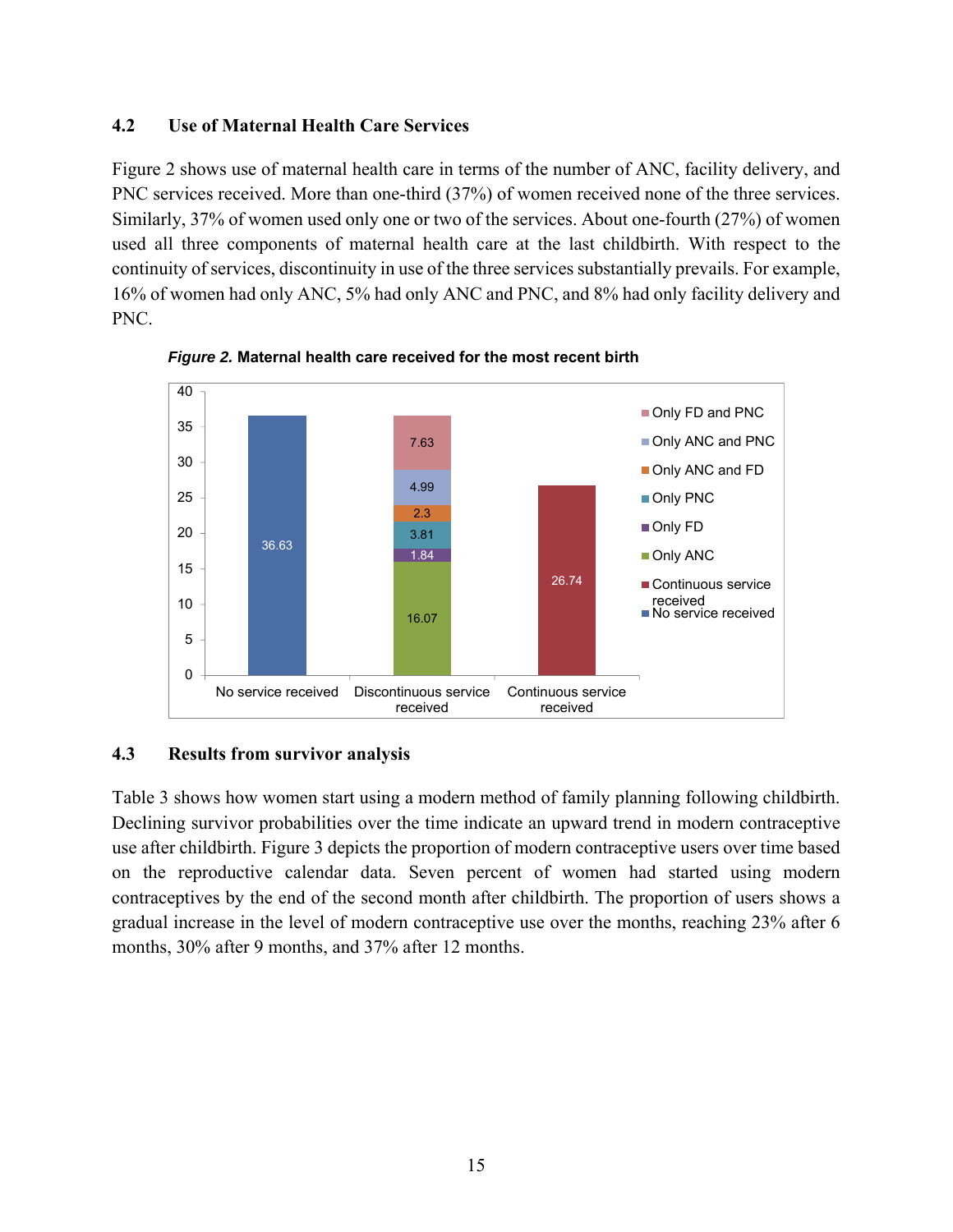|  |                      |  | Table 3. Survivor function of postpartum family planning use within 12 months |  |  |  |  |
|--|----------------------|--|-------------------------------------------------------------------------------|--|--|--|--|
|  |                      |  | from the time of childbirth for women who had given birth in the 5 years      |  |  |  |  |
|  | preceding the survey |  |                                                                               |  |  |  |  |

| <b>Beginning</b><br>time<br>(months) | Total<br>number of<br>exposure | <b>Failure</b><br>(due to<br>FP use) | Lost<br>(due to | <b>Survivor</b><br>censoring) function* | <b>Standard</b><br>error | 95% confidence<br>interval |
|--------------------------------------|--------------------------------|--------------------------------------|-----------------|-----------------------------------------|--------------------------|----------------------------|
|                                      | 4079                           | 127                                  | 45              | 0.9689                                  | 0.0027                   | [0.9631, 0.9738]           |
| 2                                    | 3907                           | 158                                  | 82              | 0.9297                                  | 0.0040                   | [0.9214, 0.9371]           |
| 3                                    | 3667                           | 175                                  | 85              | 0.8853                                  | 0.0050                   | [0.8750, 0.8948]           |
| 4                                    | 3407                           | 175                                  | 90              | 0.8398                                  | 0.0058                   | [0.8280, 0.8509]           |
| 5                                    | 3142                           | 135                                  | 75              | 0.8038                                  | 0.0064                   | [0.7910, 0.8159]           |
| 6                                    | 2932                           | 122                                  | 78              | 0.7703                                  | 0.0068                   | [0.7567, 0.7833]           |
|                                      | 2732                           | 122                                  | 67              | 0.7359                                  | 0.0072                   | [0.7216, 0.7496]           |
| 8                                    | 2543                           | 69                                   | 65              | 0.7159                                  | 0.0074                   | [0.7013, 0.7301]           |
| 9                                    | 2409                           | 74                                   | 78              | 0.6940                                  | 0.0076                   | [0.6789, 0.7085]           |
| 10                                   | 2257                           | 73                                   | 62              | 0.6715                                  | 0.0078                   | [0.6561, 0.6864]           |
| 11                                   | 2122                           | 63                                   | 58              | 0.6516                                  | 0.0079                   | [0.6358, 0.6668]           |
| 12                                   | 2001                           | 75                                   | 1926            | 0.6272                                  | 0.0081                   | [0.6110, 0.6428]           |

\* This gives the proportion not using PPFP till the corresponding month of follow up.





Figure 4 presents salient features of the differences in the Kaplan-Meier survival curves by maternal health care service uptake and other selected characteristics. It is evident that the survival curves are substantially different for women who used none of the three maternal health services, used only one or two of the services, or used all three components of services continuously. Similarly, the Kaplan-Meier survival curves differ for various educational categories of women, their occupations, and their husband's residential status during the reference period. For example, a vast difference between the ultimate proportions of survivors is evidenced by husband's residential status, indicating a very low ultimate proportion of modern contraceptive use among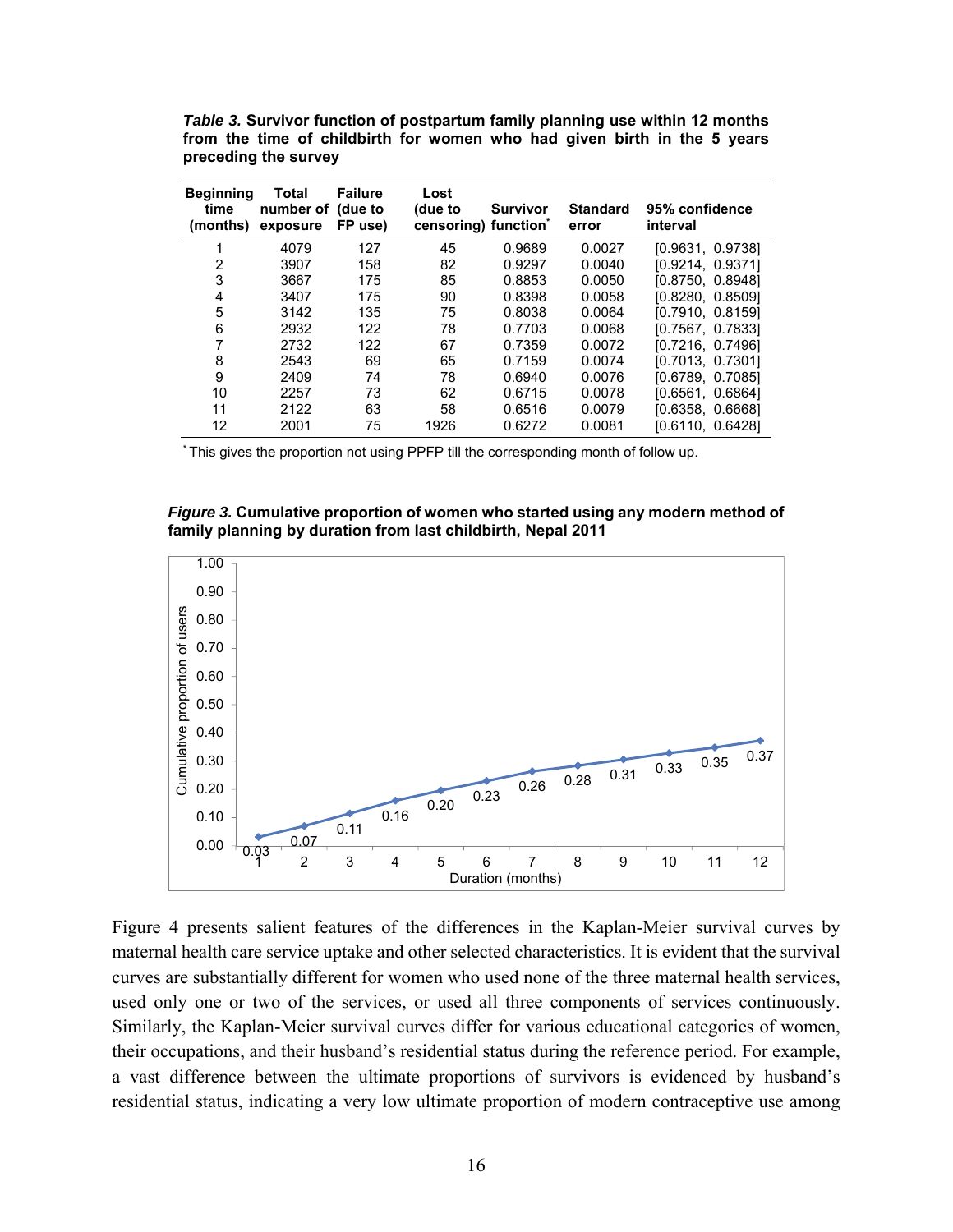women with their husbands absent compared with those living with their husbands during the 12 months following the last childbirth.

#### *Figure 4.* **Kaplan-Meier survival curves of postpartum family planning use within 12 months from childbirth by selected characteristics of women, Nepal 2011**



(a) Kaplan-Meier survival curves by maternal health care service utilization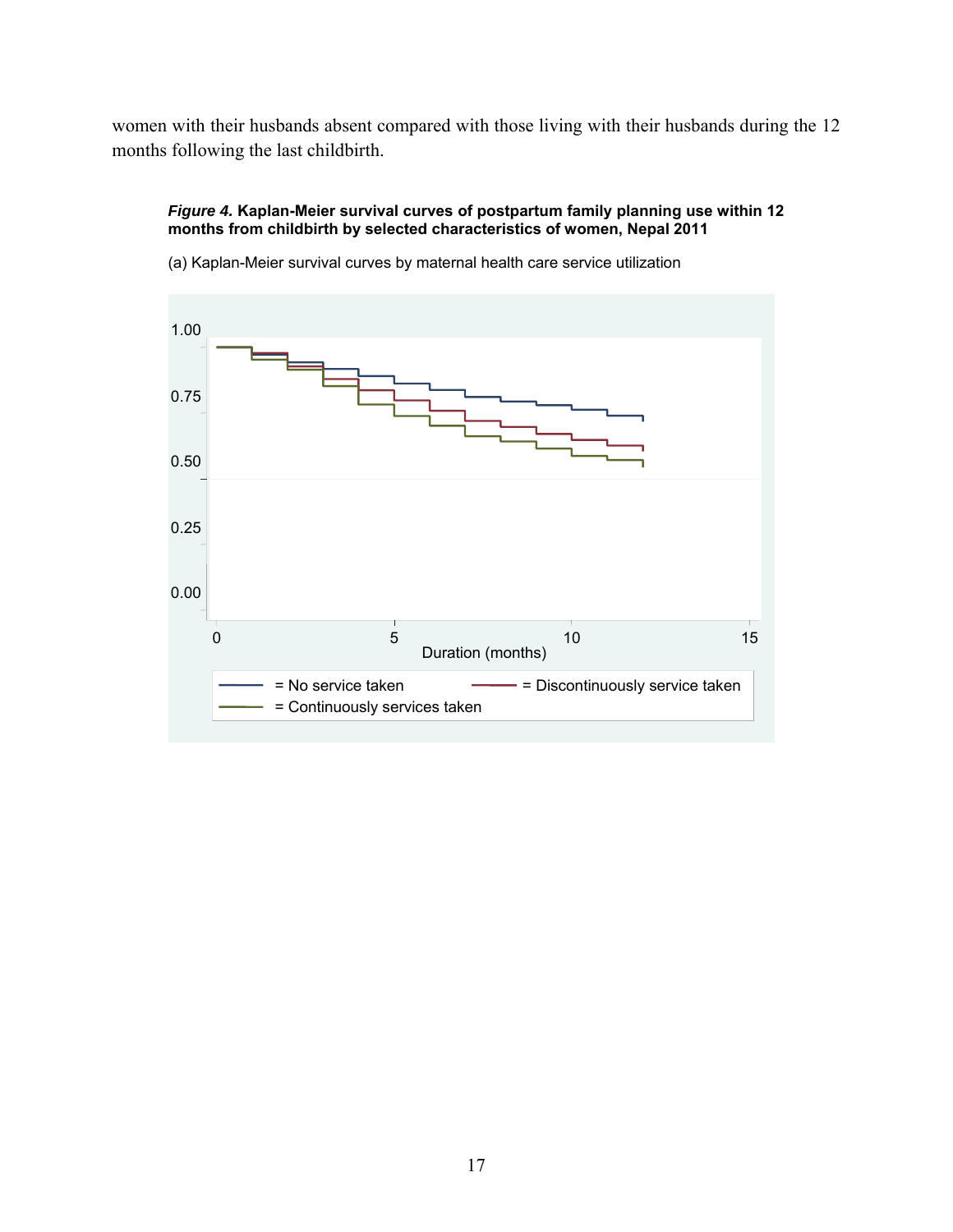

(b) Kaplan-Meier survival curves by women's education

(c) Kaplan-Meier survival curves by women's occupation

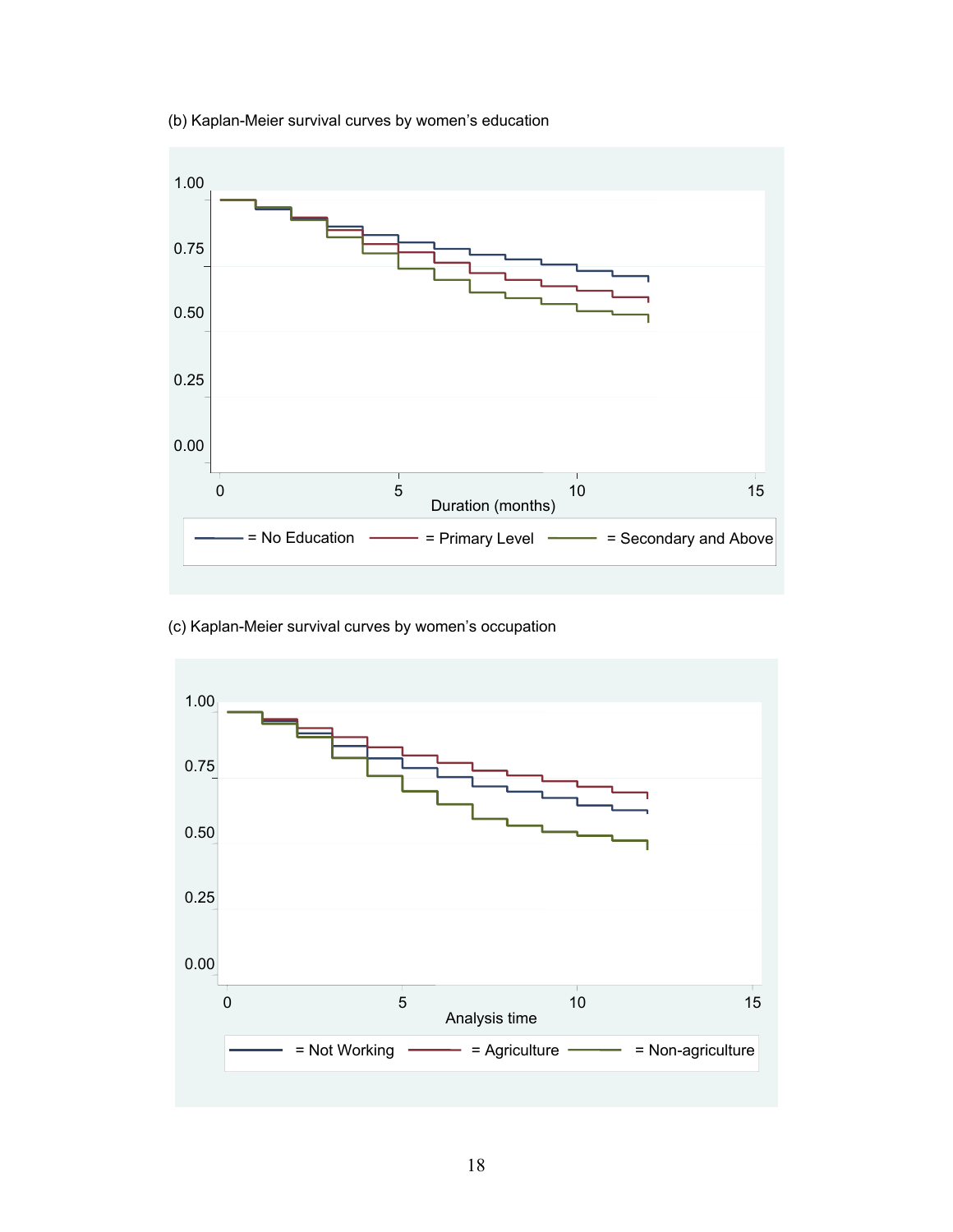

(d) Kaplan-Meier survival curves by husband's residential status

Moreover, the Log-Rank test was performed to examine the significance of the differences among the survival curves for various categories of each of the background characteristics and use of the maternal health services. Table 4 summarizes the results. Except for parity and the number of living sons, survival functions for family planning use postpartum are significantly different for various categories of all other selected characteristics.

| <b>Background</b><br>characteristics | Chi square | p-value     |
|--------------------------------------|------------|-------------|
| Maternal health care service         | 84.3       | p<0.001     |
| Place of residence                   | 46.2       | p<0.001     |
| Geographical region                  | 23.9       | p<0.001     |
| Women's education                    | 59.0       | p<0.001     |
| Women's occupation                   | 87.3       | p<0.001     |
| Household wealth quintile            | 123.9      | p<0.001     |
| Exposure to FP message in mass media | 48.4       | P < 0.001   |
| Husband's presence                   | 94.9       | p<0.001     |
| Maternal age at last childbirth      | 20.4       | p<0.001     |
| Parity                               | 3.7        | $P = 0.157$ |
| Number of living sons                | 1.9        | p=0.170     |
| Fertility preference                 | 20.8       | p<0.001     |

|                  | Table 4. Results of Log-Rank test for equality of survivor |  |  |
|------------------|------------------------------------------------------------|--|--|
|                  | functions of postpartum family planning use for selected   |  |  |
|                  | background characteristics, Nepal 2011 (using non-         |  |  |
| parametric test) |                                                            |  |  |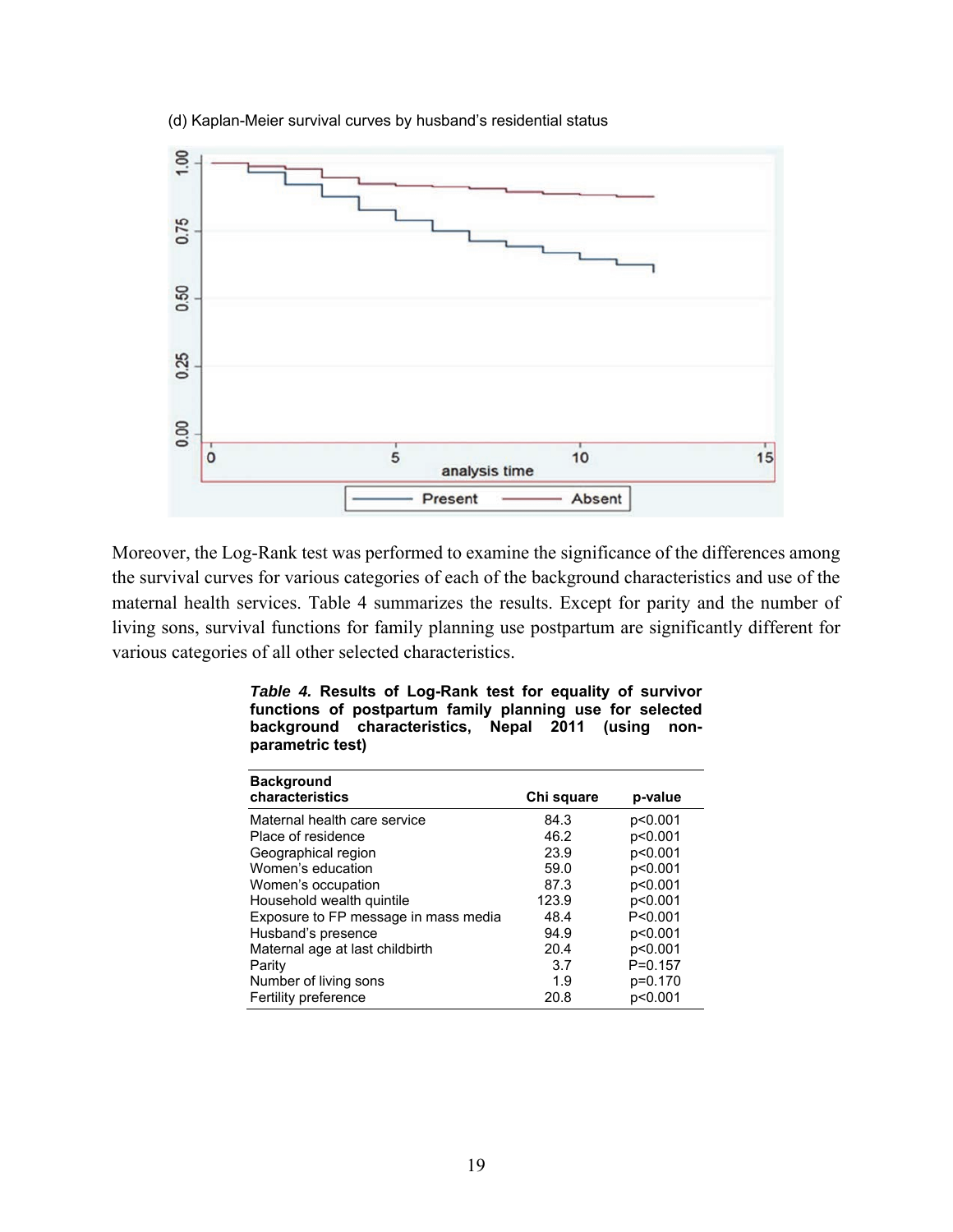#### **4.4 Results of multivariate analysis**

Table 5 presents the unadjusted and adjusted hazard ratios of postpartum family planning use. A significant positive association between maternal health care service uptake and postpartum family planning use was observed without controlling for other factors. Similarly, women's urban residence, being more educated, working in the non-agricultural sector, better household economic condition, exposure to family planning messages in the mass media, less preference for having another child, lower age at last childbirth, and husband's presence were associated with significantly higher relative risk of postpartum contraceptive use, when these factors were examined one by one. Geographical region of residence, women's parity, and number of sons were not significant associated with postpartum family planning use.

The use of maternal health care services remained a significant predictor of the risk of using family planning postpartum after controlling for other socioeconomic and demographic factors. Compared with women who used none of the three maternal health services, women who used any of the services had a significantly higher likelihood of postpartum contraceptive use. When women received all three components of maternal health care continuously, their risk of using a modern method of family planning significantly increased by 1.36 times  $(p<0.01)$  compared with women who did not use any maternal health services. Moreover, the risk of starting family planning in the postpartum period were significantly higher (HR=  $1.27$ , p<0.01) for women who received any kind of discontinuous maternal health service. However, comparison of the unadjusted and adjusted hazard ratios indicated that the strength of association between maternal health care service uptake and postpartum contraceptive use was reduced to some extent by other explanatory variables.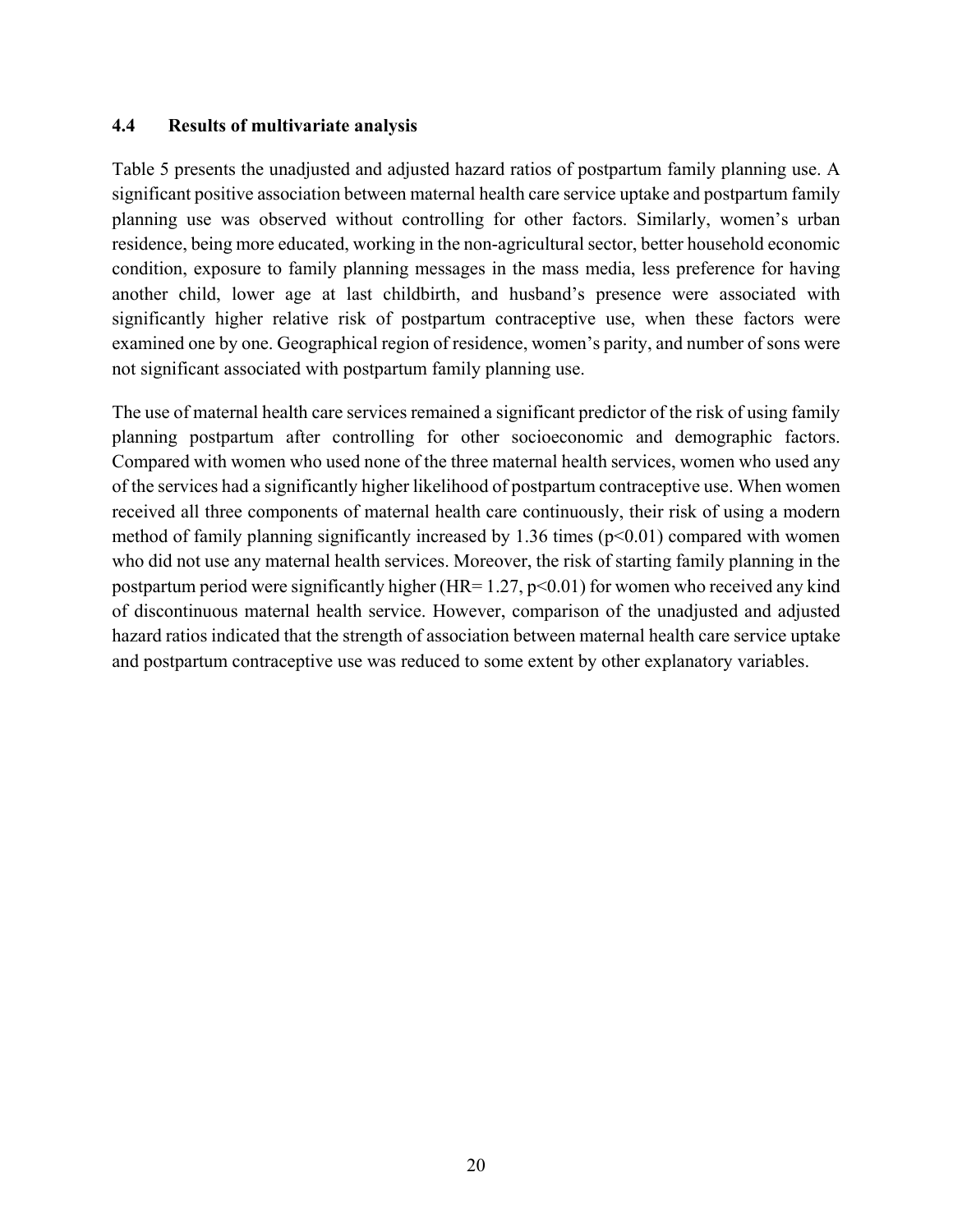*Table 5.* **Unadjusted and adjusted hazard ratios for postpartum family planning use for selected background characteristics of women, Nepal 2011** 

| <b>Background</b><br>characteristics                                                 | <b>Unadjusted</b><br>hazard ratios              | 95% CI                                                       | <b>Adjusted</b><br>hazard ratios              | 95% CI                                                       |
|--------------------------------------------------------------------------------------|-------------------------------------------------|--------------------------------------------------------------|-----------------------------------------------|--------------------------------------------------------------|
| <b>Maternal health care services</b>                                                 |                                                 |                                                              |                                               |                                                              |
| No service received<br>Discontinuous service received<br>Continuous service received | 1<br>$1.45***$<br>$1.77***$                     | [1.21, 1.75]<br>[1.47, 2.13]                                 | 1<br>$1.27**$<br>$1.36**$                     | [1.07, 1.52]<br>[1.10, 1.67]                                 |
| <b>Place of residence</b>                                                            |                                                 |                                                              |                                               |                                                              |
| Urban<br>Rural                                                                       | 1<br>$0.64***$                                  | [0.54, 0.76]                                                 | 1<br>0.87                                     | [0.72, 1.05]                                                 |
| <b>Geographical region</b>                                                           |                                                 |                                                              |                                               |                                                              |
| Mountain<br>Hill<br>Tarai                                                            | 1<br>0.98<br>1.17                               | [0.79, 1.21]<br>[0.93, 1.46]                                 | $\mathbf{1}$<br>0.87<br>1                     | [0.70, 1.05]<br>[0.80, 1.23]                                 |
| <b>Women's education</b>                                                             |                                                 |                                                              |                                               |                                                              |
| No education<br>Up to primary<br>Secondary and above                                 | 1<br>$1.25***$<br>$1.60***$                     | [1.06, 1.47]<br>[1.32, 1.95]                                 | 1<br>1.01<br>0.97                             | [0.85, 1.20]<br>[0.74, 1.27]                                 |
| <b>Women's occupation</b>                                                            |                                                 |                                                              |                                               |                                                              |
| Not working<br>Agriculture<br>Non-agriculture                                        | 1<br>0.97<br>$1.79***$                          | [0.78, 1.19]<br>[1.43, 2.23]                                 | $\mathbf{1}$<br>$1.28*$<br>$1.57***$          | [1.03, 1.58]<br>[1.26, 1.97]                                 |
| Household wealth quintile                                                            |                                                 |                                                              |                                               |                                                              |
| Lowest<br>Second<br>Middle<br>Fourth<br>Highest                                      | 1<br>1.23<br>$1.44**$<br>$1.75***$<br>$2.28***$ | [0.98, 1.54]<br>[1.14, 1.82]<br>[1.39, 2.20]<br>[1.81, 2.86] | 1<br>1.14<br>$1.37**$<br>$1.54**$<br>$1.66**$ | [0.90, 1.40]<br>[1.11, 1.70]<br>[1.17, 2.04]<br>[1.18, 2.34] |
| <b>Exposure to FP message in</b><br>mass media                                       |                                                 |                                                              |                                               |                                                              |
| Not exposed<br>Exposed                                                               | 1<br>$1.52***$                                  | [1.28, 1.79]                                                 | 1<br>$1.22*$                                  | [1.02, 1.46]                                                 |
| Husband's presence <sup>1</sup>                                                      |                                                 |                                                              |                                               |                                                              |
| Present<br>Absent                                                                    | 1<br>$0.29***$                                  | [0.21, 0.40]                                                 | 1<br>$0.30***$                                | [0.22, 0.42]                                                 |
| Maternal age at last childbirth                                                      |                                                 |                                                              |                                               |                                                              |
| Less than 20<br>$20 - 34$<br>35 and above                                            | 1<br>1.12<br>$0.57***$                          | [0.94, 1.34]<br>[0.42, 0.76]                                 | 1<br>1<br>$0.54**$                            | [0.81, 1.22]<br>[0.38, 0.76]                                 |
| <b>Parity</b>                                                                        |                                                 |                                                              |                                               |                                                              |
| 1<br>$\overline{2}$<br>$3+$                                                          | 1<br>1.04<br>0.95                               | [0.87, 1.25]<br>[0.82, 1.11]                                 | 1<br>0.96<br>1.1                              | [0.80, 1.15]<br>[0.90, 1.36]                                 |
| <b>Number of living sons</b><br>0<br>$1+$                                            | 1<br>1.1                                        | [0.93, 1.29]                                                 | $\mathbf{1}$<br>1.15                          | [0.97, 1.35]                                                 |
| <b>Fertility preference</b>                                                          |                                                 |                                                              |                                               |                                                              |
| Want soon<br>Want later<br>Want no more                                              | 1<br>1.3<br>$1.66*$                             | [0.89, 1.90]<br>[1.12, 2.46]                                 | 1<br>1.38<br>$1.66*$                          | [0.94, 2.01]<br>[1.12, 2.44]                                 |
| <b>Number of cases</b>                                                               | 4148                                            |                                                              | 4107                                          |                                                              |

\*\*\*p<0.001; \*\*p<0.01; \*p<0.05

<sup>1</sup> For unadjusted model, husband presence refers to only currently married women at the time of survey (N=4107).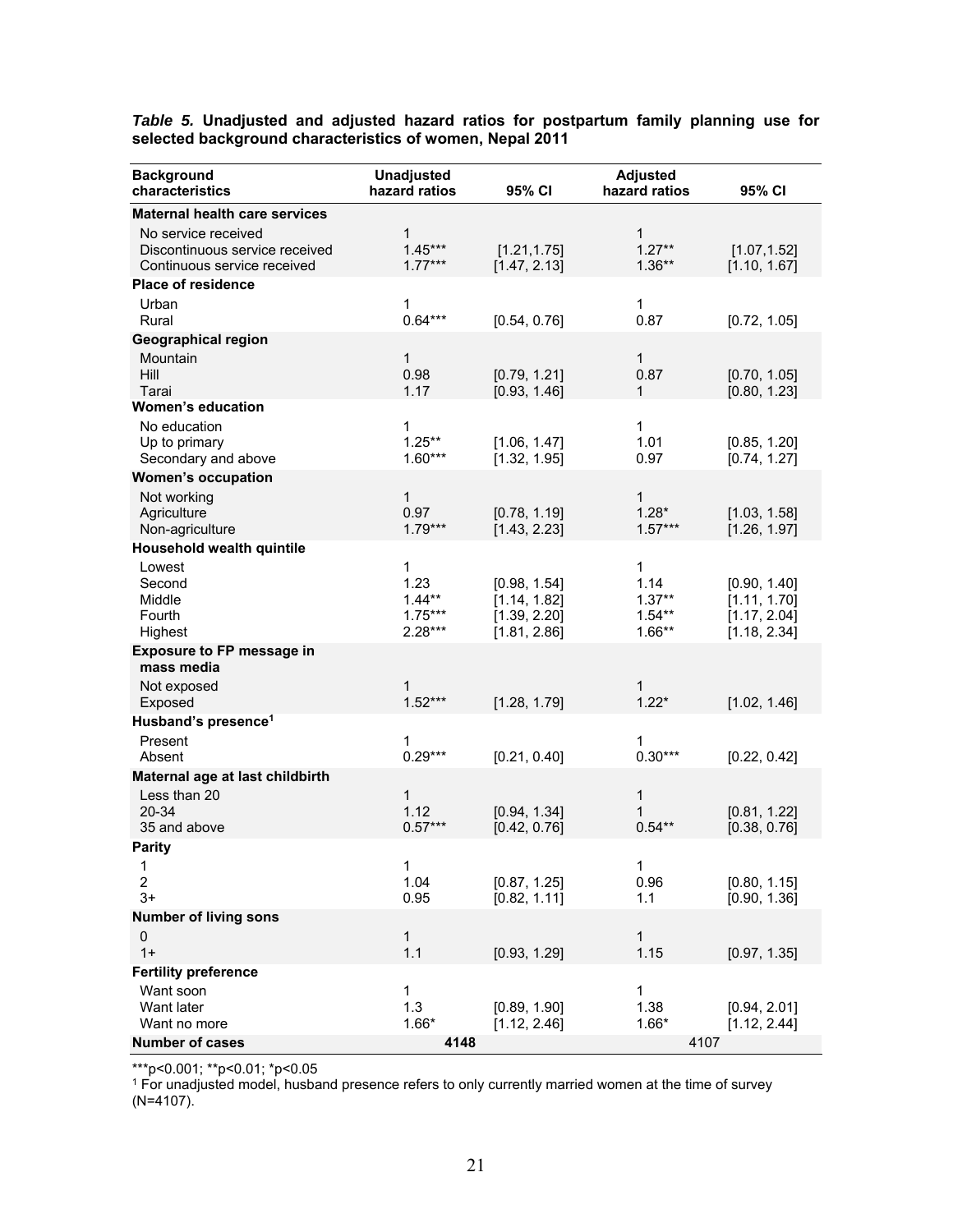In the multivariate model, when all the factors were included in analysis and the results were compared with those of bivariate models, place of residence and women's education did not remain significant in the risk of postpartum family planning use. However, after controlling for other factors, a significantly higher relative likelihood of postpartum contraceptive use was observed among women working in the non-agricultural sector  $(HR=1.57, p<0.001)$  compared with nonworking women, women exposed to the mass media ( $HR=1.22$ ,  $p<0.05$ ) compared with women unexposed, and women in the middle (HR=1.37, p<0.01), fourth (HR=1.54, p<0.01), or highest  $(HR=1.66, p<0.01)$  wealth index quintiles compared with those in the lowest quintile.

Husband's absence during the postpartum period was significantly associated with much lower relative risk of postpartum contraceptive use  $(HR=0.30, p<0.001$  for women whose husbands were absent during the reference period compared with those who lived with their husbands). Its strength remained almost the same in bivariate and multivariate models, indicating its consistently high importance to explaining variation in the likelihood of using family planning postpartum. Higher maternal age at last childbirth was associated with reduced risk of using contraception postpartum. Compared with women under age 20 at the time of the last childbirth, women age 35 or older had a 44% lower risk of family planning use in the postpartum period. Similarly, women had a significantly greater hazard of postpartum contraceptive use if they did not intend to have another child (HR 1.66,  $p<0.05$  for women who want no more children compared with those who want another child soon).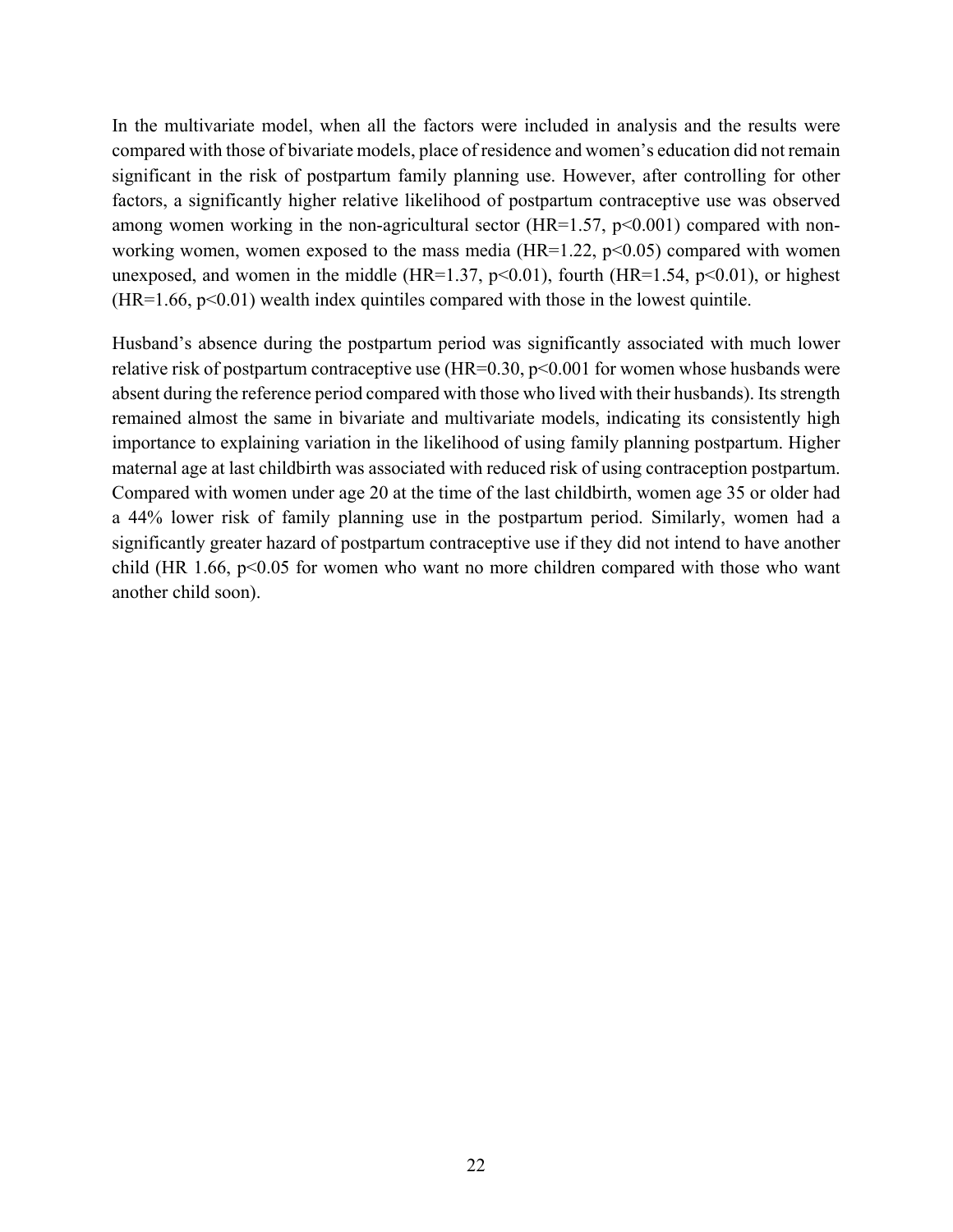# **5. Discussion**

The present study was designed to examine the association between maternal health care service uptake and postpartum family planning use in the Nepalese context. Some studies have taken the three major components of maternal health care services—ANC, delivery at a health facility, and PNC—separately to assess the association of receiving maternal health care with using contraception postpartum, while others have considered only ANC and delivery services. The present study considered all the three services together and considered maternal health service as a continuum.

The government of Nepal has a program that provides all three services at no cost to users if a woman takes all 3 services as a continuum of maternal care. The national planning commission of Nepal has targeted 203 as the date by which 90% of women should receive all three maternal health services (NPC 2015).

The study results showed a significant association of postpartum family planning use with maternal health service uptake after controlling for various socioeconomic and demographic factors. This finding is in line with other studies (Akinlo, Bisiriyu, and Esimai 2013; Wamala, Kabagenyi, and Kasasa 2017). In a study in Uttar Pradesh, India, Yadav and Dhillon (2015) showed that use of ANC, institutional delivery, and postnatal care services encouraged subsequent contraceptive use.

The study presented several important determinants of postpartum family planning use within 12 months of the last childbirth. Women's non-agricultural occupation, higher household wealth, exposure to family planning messages in the media, and preference for not having another child are some of the important factors associated with higher chances of using contraception within 12 months of the last childbirth. These findings are consistent with those of other studies (Gebreselassie, Retstein, and Mishra 2008; Do and Hotchkiss 2011; Akinlo, Bisiriyu, and Esimai 2013).

In the Nepalese context, a husband's absence during the specified postpartum period is one of the most important determinants of non-use of contraception postpartum and is a special phenomenon. It has consistent influence even after controlling for other socioeconomic and demographic factors. Perceived low risk of pregnancy due to infrequent sexual activity or none may be the reason for very low use of contraception among women with migrant husbands. This study finds that place of residence, women's education, and parity do not show significant differences in adjusted relative risk of postpartum family planning use. This finding differs from those of Akinlo, Bisiriyu, and Esimai (2013) in Nigeria, where, apart from the wealth index and exposure to family planning messages, region of residence and women's education are also significant predictors of the use of contraception in the postpartum period.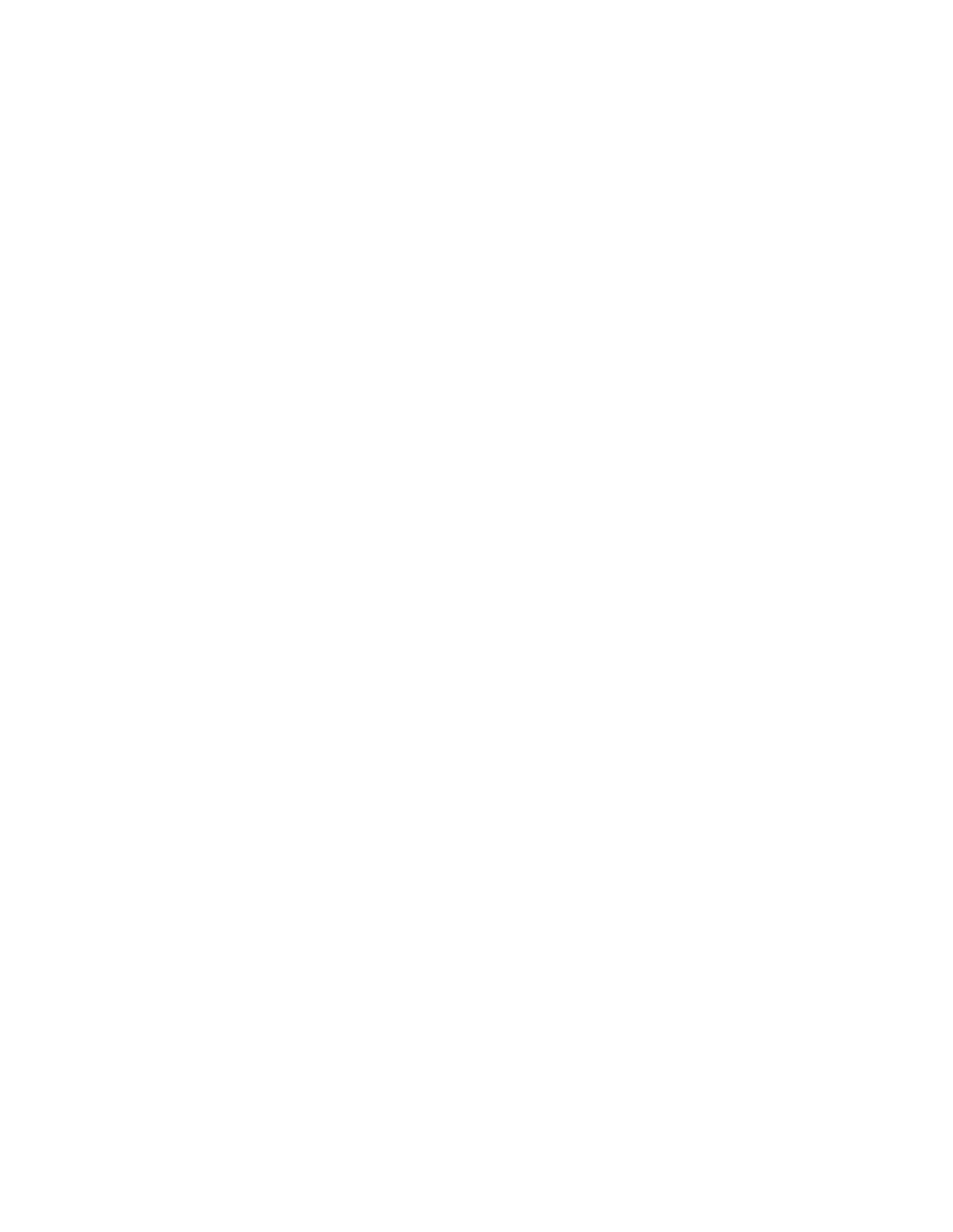# **6. Conclusion and Policy Implications**

The study finds that an increase in use of a continuum of maternal health care services supports women in their use of modern family planning methods postpartum, within a year after childbirth. To maintain good reproductive health among Nepalese women, advocacy is essential to promote maternal health care services continuously, as soon as the pregnancy is noticed. Though these services are widely spread across the country, even at the grass roots level, current services should be convenient and ensure that all women can have access to and receive all three components of maternal health care service, instead of using them only when they feel the necessity. Ensuring that all women receive a continuum of maternal health care promotes family planning use, thus improving their own health and that of their children.

Though maternal health and family planning services are available at no cost to users through the government program in Nepal, many opportunities are missed for counseling and services related to family planning. An almost stagnant level of family planning use and a high level of unmet need for family planning are evidence of this (MOHP, New Era, and ICF International 2012). Moreover, there is difficulty accessing services in rural and remote areas of the country. The prime focus of postnatal care in Nepal is to provide postpartum family planning counseling (DOHS 2014). However, only 9% women who had a live birth in the 5 years preceding the survey stated that they received counseling during their postnatal check-up, indicating many missed opportunities to impart information on family planning methods and services (MOHP, New Era, and ICF International 2012).

Nepal, as a signatory to the Sustainable Development Goals (SDGs), should consider this situation while drafting policies and implementing programs. The findings of this study reinforce the need for information and counseling for continuous maternal health care service uptake from the beginning of pregnancy through the postpartum period. This is required for the country to help women remain in contact with health personnel, thus ensuring their reproductive health. Enhancement of this activity may support the aim of government to raise the level of use of maternal health care services—ANC, facility delivery, and PNC—to 90% by2030 (NPC 2015). Therefore, it is also vital to consider the importance of the continuum of maternal health care services and to establish a responsible institution for monitoring the program during the process of state restructuring and power devolution in the newly established federal structure in Nepal.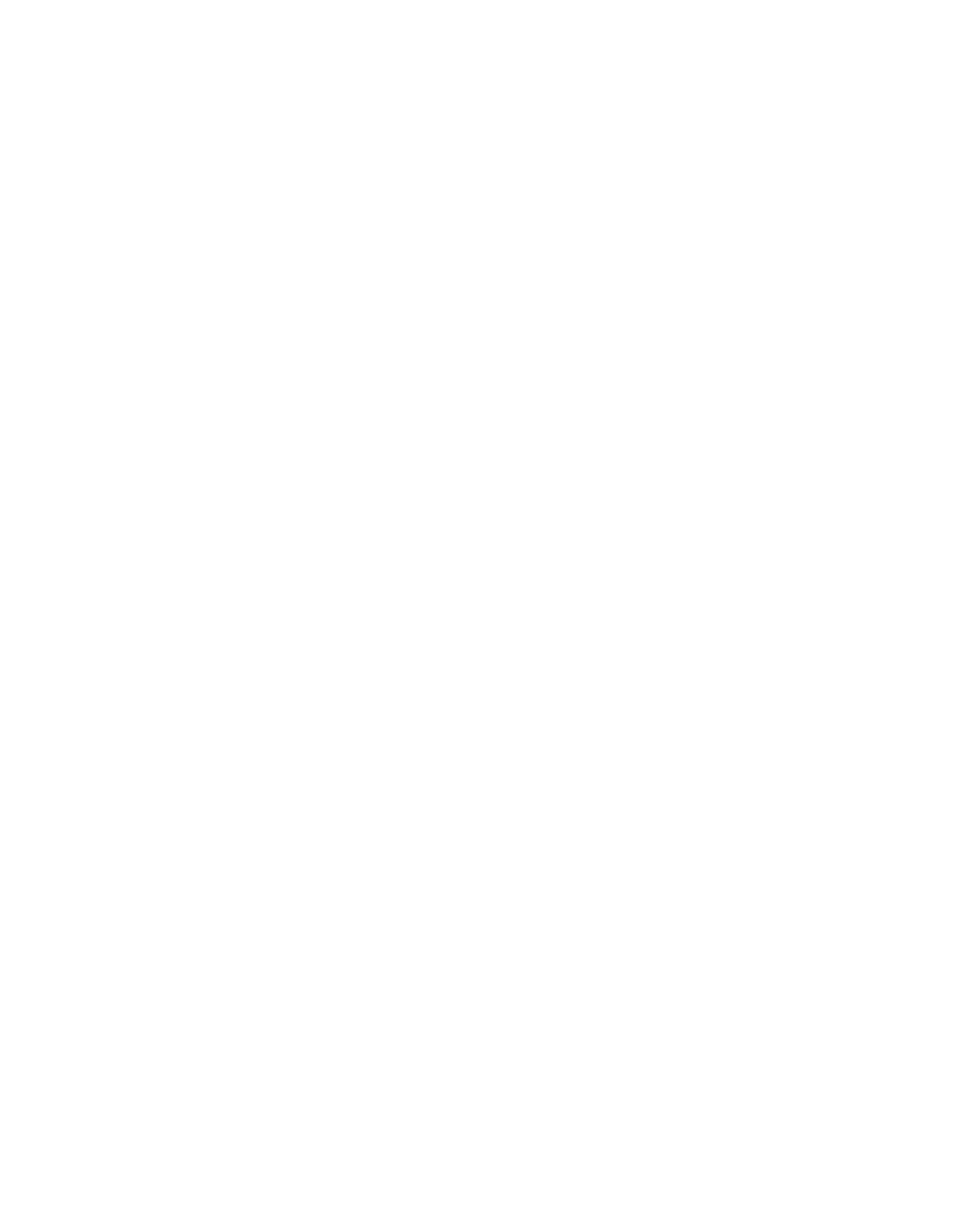### **References**

- Ahmed, S., and W. H. Mosley. 2002. "Simultaneity in the Use of Maternal Child Health Care and Contraceptives: Evidence from Developing Countries." *Demography* 39(1): 75-93.
- Akinlo, A., A. Bisiriyu, and O. Esimai. 2013. "Influence of Use of Maternal Health Care on Postpartum Contraception in Nigeria." DHS Working Paper Series No. 92. Calverton, Maryland, USA: ICF International.
- Bradley, S. E. K., W. Winfrey, and T. N. Croft. 2015. "Contraceptive Use and Perinatal Mortality in the DHS: An Assessment of the Quality and Consistency of Calendars and Histories." DHS Methodological Reports No. 17. Rockville, Maryland, USA: ICF International.
- Callahan, R. L., and S. Becker. 2012. "The Reliability of Calendar Data for Reporting Contraceptive Use: Evidence from Rural Bangladesh." *Studies in Family Planning.* 43(3): 213–222.
- Department of Health Services [DOHS]. 2014. "Annual Report (2012/13)." Kathmandu: Department of Health Services, Family Health Division, Ministry of Health and Population.
- Department of Health Services [DOHS]. 2009. "Operational Guidelines on Safe Motherhood Programme 2009 [2066]." Kathmandu: Department of Health Services, Family Health Division, Ministry of Health and Population.
- Department of Health Services [DOHS]. 2005. "Operational Guidelines on Incentives for Safe Delivery Services 2005 [2062]." Kathmandu: Department of Health Services, Family Health Division, Ministry of Health and Population.
- Do, M., and D. Hotchkiss. 2011. "Relationships between Maternal Health Care and Postpartum Modern Contraceptive Use in Kenya and Zambia." Working Paper. Chapel Hill, NC, USA: Carolina Population Center, University of North Carolina at Chapel Hill.
- Gebreselassie, T., S. O. Rutstein, and V. Mishra. 2008. "Contraceptive Use, Breastfeeding, Amenorrhea and Abstinence during the Postpartum Period: An Analysis of Four Countries." DHS Analytical Studies No. 14. Calverton, MD, USA: Macro International Inc.
- Goldman, N., L. Moreno, and C. F. Westoff. 1989. "Collection of Survey Data on Contraception: An Evaluation of an Experiment in Peru." *Studies in Family Planning* 20(3):147-57.
- Hotchkiss, D. R, J. J. Rous, E. E. Seiber, and A. A. Berruti. 2005. "Is Maternal and Child Health Services Use a Casual Gateway to Subsequent Contraceptive Use? A Multicountry Study." *Population Research and Policy Review* 24(6):543-571.
- Hotchkiss, D. R., J. Magnani, J. J. Rous, M. Azelmat, T. A. Mroz, and J. Heikel. 1999. "The Effects of Maternal-Child Health Service Utilization on Subsequent Contraceptive Use in Morocco." *Journal of Biosocial Science* 31(2): 145–165.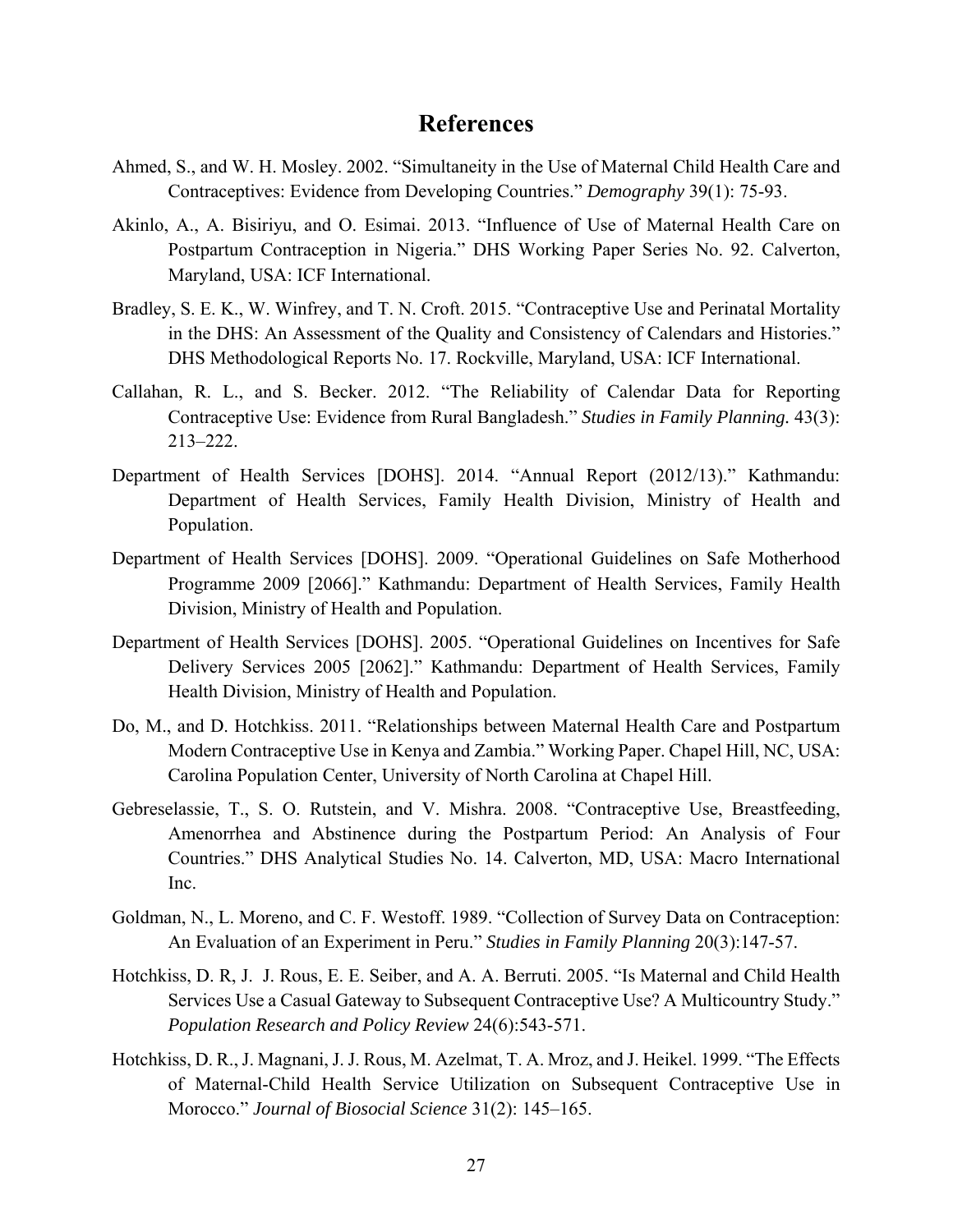- Khanal M. N., D. R. Shrestha, P. D. Panta, and S. Mehata. 2013. "Impact of Male Migration on Contraceptive Use, Unmet Need and Fertility in Nepal." Further analysis of the 2011 Nepal Demographic and Health Survey. Calverton, Maryland, USA: Nepal Ministry of Health and Population, New ERA, and ICF International.
- Kafle, R. B. 2016. *"Fertility Transition in a Low Income Country: The Case of Nepal."* Ph. D. Thesis, New Delhi: Jawaharlal Nehru University.
- Leone, T., Z. Matthews, and G. D. Zuanna. 2003. "Impact and Determinants of Sex Preference in Nepal." *International Family Planning Perspectives* 29(2):69–75.
- McGuire, W. J. 1981. "The Theoretical Foundations of Campaigns in Rice." In *Public Communication Campaign,* edited by W. and W. Paisley. pp: 41-70. Beverly Hills, CA: Sage Publications.
- Ministry of Health and Population (MOHP) [Nepal], New ERA, and ICF International Inc. 2012. *Nepal Demographic and Health Survey 2011*. Kathmandu, Nepal: Ministry of Health and Population, New ERA, and ICF International, Calverton, Maryland.
- Ministry of Health and Population (MOHP) [Nepal], New ERA, and Macro International Inc. 2007. *Nepal Demographic and Health Survey 2006*. Kathmandu, Nepal: Ministry of Health and Population, New ERA, and Macro International Inc.
- Ministry of Health [Nepal], New ERA, and ORC Macro. 2002. *Nepal Demographic and Health Survey 2001*. Calverton, Maryland, USA: Family Health Division, Ministry of Health; New ERA; and ORC Macro.
- National Planning Commission (NPC). 2015. "Sustainable Development Goals, 2016-2030, National (Preliminary) Report." Kathmandu: National Planning Commission, Government of Nepal.
- National Planning Commission (NPC). 1965. "The Third Plan (1965-70)." Kathmandu, Nepal: National Planning Commission.
- Wamala, R., A. Kabagenyi, and S. Kasasa. 2017. "Predictors of Time-to-Contraceptive Use from Resumption of Sexual Intercourse after Birth among Women in Uganda." *International Journal of Population Studies* 2017:1-12 . doi.org/10.1155/2017/3875452.
- Winfrey, W., and K. Rakesh. 2014. "Use of Family Planning in the Postpartum Period." DHS Comparative Report No. 36. Rockville, Maryland, USA: ICF International.
- Yadav, D., and P. Dhillon. 2015. "Assessing the Impact of Family Planning Advice on Unmet Need and Contraceptive Use among Currently Married Women in Uttar Pradesh, India." *Plos One* 10(3):e0118584.
- Yahaya, M. K. 2002. "Analysis of Women's Reproductive Health Situation in Bida Emirate of Niger State, Nigeria." *African Journal of Reproductive Health* 6(1): 50-64.